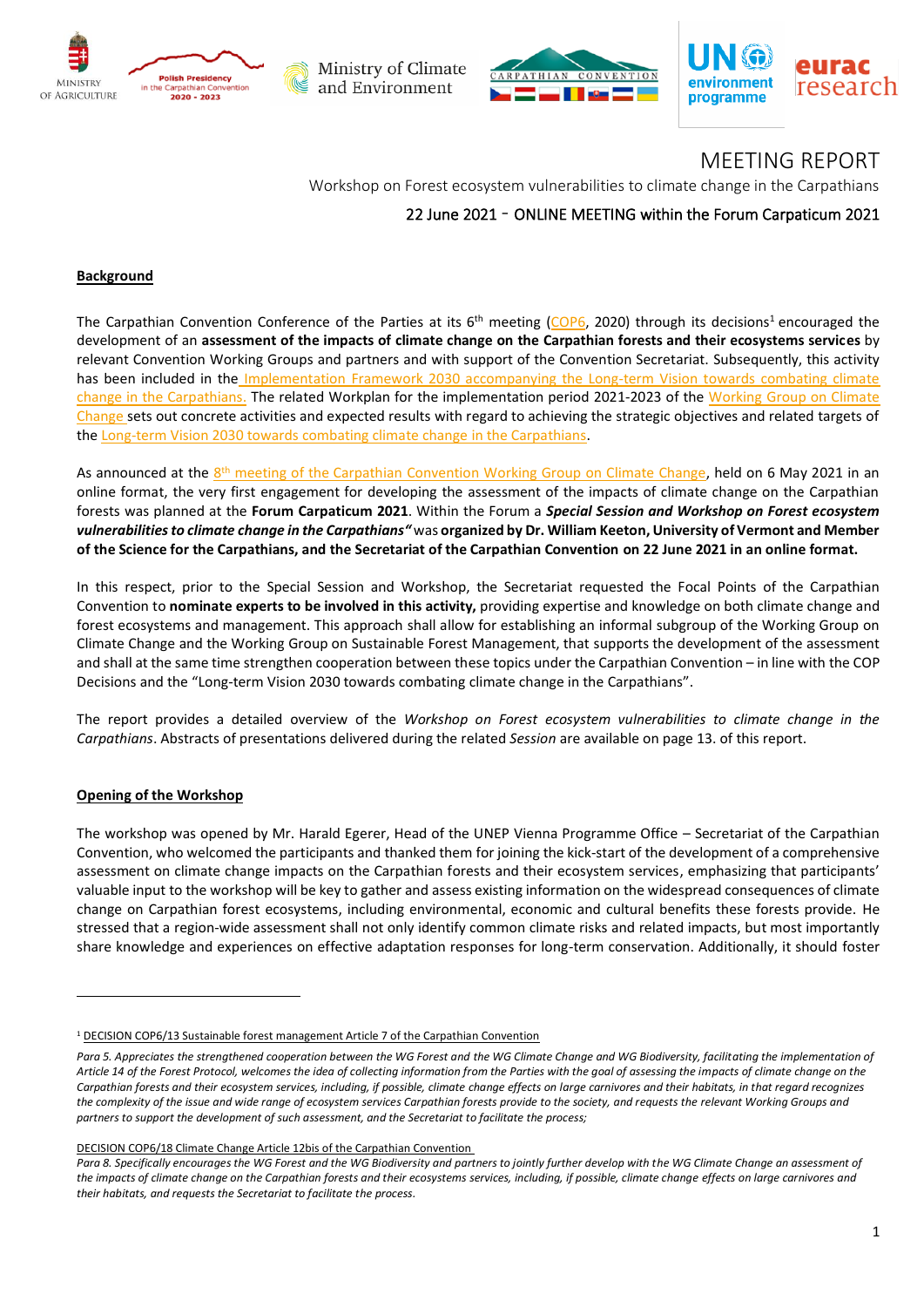







collaboration on ecosystem restoration needs in line with the Long-term Vision 2030 towards combating climate change in the Carpathians and the accompanying implementation framework, adopted at Carpathian Convention COP6.

The workshop was facilitated by Ms. Sabine McCallum, Senior Strategic Advisor and Climate Change Expert representing the Secretariat of the Carpathian Convention and Prof. William Keeton, University of Vermont, who informed that the workshop aims to gather and synthesize information from previous assessments undertaken in the Carpathian countries, the current status-quo of responses to climate impacts and resulting risks to forest ecosystems, as well as challenges and opportunities to cope with current and future climate variability.

Referring to the stock-taking of available information regarding climate change impacts and risks affecting forest ecosystems and respective adaptation responses, the designated country experts were requested to deliver presentations on the following questions, which were shared prior to the workshop:

**In your country:**

- **1. Which are the most pressing vulnerabilities of forests and their ecosystem services to climate change?**
- **2. Which scientific studies (concluded or underway) have identified and assessed those current and future vulnerabilities? (please highlight the most comprehensive and relevant ones and mention if they possibly include specific reference to Carpathian mountain forests)**
- **3. Which responses to identified climate impacts and risks are already being implemented? (please provide few examples)**
- **4. What are the main challenges, but also opportunities, when dealing with current and future climate variability in forest ecosystems?**
- **5. [OPTIONAL: are national/regional/sector policies specifically including climate risks of Carpathian forests and suggesting mitigation and adaptation measures?]**

A summary of all the presentations is available below in a table format. The presentation delivered during the workshop can be accessed via th[e Carpathian Convention website.](http://www.carpathianconvention.org/eventdetailothers/events/forum-carpaticum-special-session-and-workshop-on-forest-ecosystem-vulnerabilities-to-climate-change-in-the-carpathians.html) The Carpathian Convention Parties were represented by the following experts:

### **Czech Republic:**

Prof. Ing. Miroslav Svoboda, Ph.D., Czech University of Life Sciences Prague.

Another expert designated by the Czech Republic to be involved in the development of the assessment is Ms. Eliška Rolfova, Ministry of the Environment of the Czech Republic.

#### **Hungary:**

Ms. Imelda Somodi, Centre for Ecological Research, as well as by Mr. Sándor Szala, Szent Istvan University and Ms. Borbala Galos, University of Sopron.

#### **Poland:**

Mr. Bożydar Neroj, Bureau for Forest Management and Geodesy, as well as Mr. Wojciech Grodzki, Forest Research Institute and Ms. Małgorzata Czyżewska, Directorate General of the State Forest of Poland.

#### **Romania:**

Mr. Laurentiu Radu, Ministry of Environment, Waters and Forest, as well as Ms. Liliana Virtopeanu, Ministry of Environment, Waters and Forest of Romania.

#### **Slovakia:**

Mr. Libor Ulrych, State Nature Conservancy of Slovak Republic (not present at the workshop, however, relevant information was provided)

### **Serbia:**

No representative so far.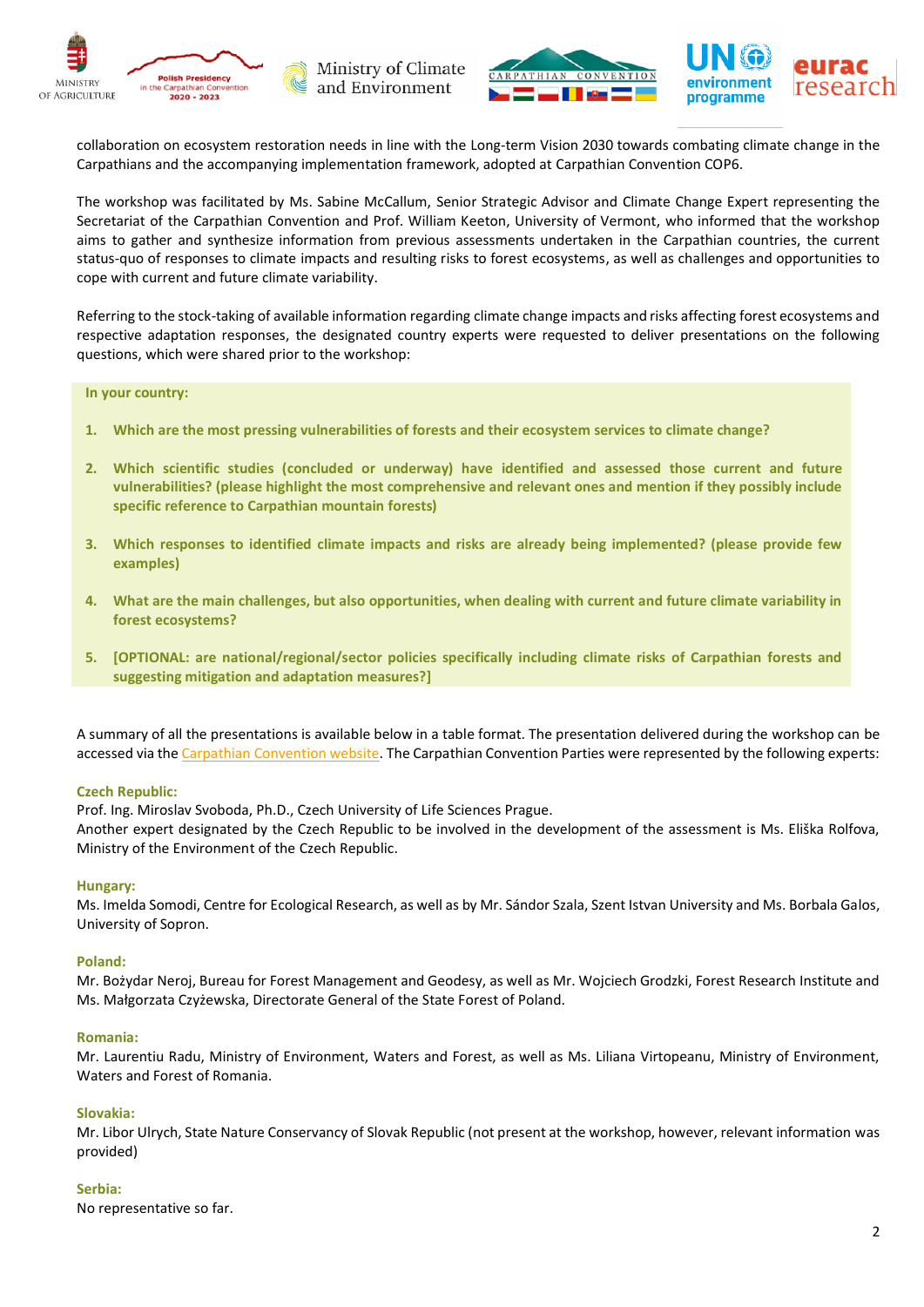







#### **Ukraine:**

Ms. Liubov Poliakova, Head of International Cooperation, Science and Public Relation Division, State Forest Resources Agency. Another expert nominated by Ukraine to be involved in the development of the assessment is Mr. Volodymyr Korzhov, Deputy Head of Ukrainian Scientific Institute of Mountain Forestry.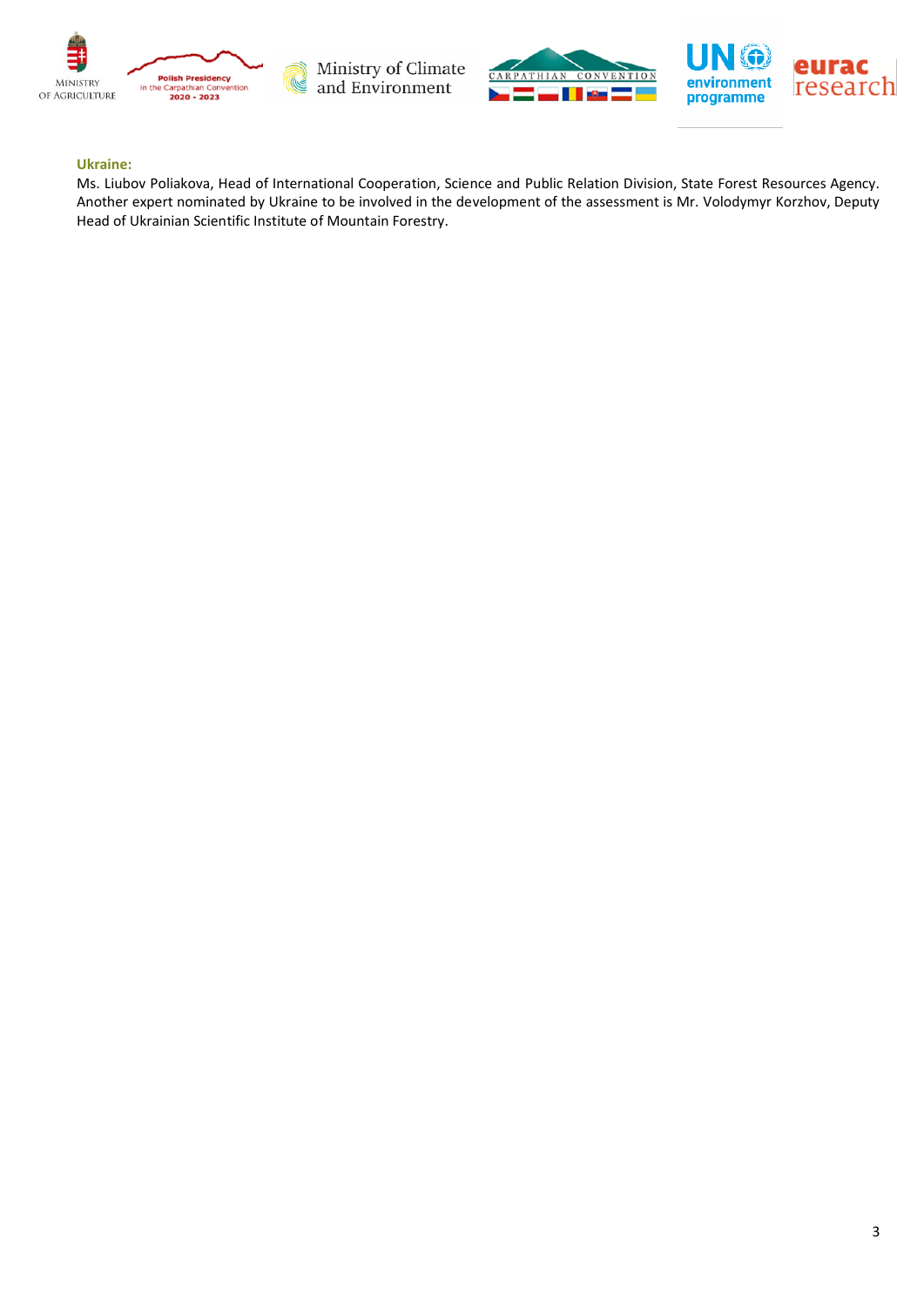





| Summary of the presentations delivered at the workshop                                                                                                                                                   |                                                                                                                                                                                                                                                                                                                                                                                                                                                                                                                                                                                                                                                                                                                                                                                                                                                                                                            |                                                                                                                                                                                                                                                                                                                                                                                                                                                     |                                                                                                                                                                                                                                                                                                                                                                                                                      |                                                                                                                                                                                                                                                                                                                                                                                                                |                                                                                                                                                                                                                                                                                                                                                      |  |  |
|----------------------------------------------------------------------------------------------------------------------------------------------------------------------------------------------------------|------------------------------------------------------------------------------------------------------------------------------------------------------------------------------------------------------------------------------------------------------------------------------------------------------------------------------------------------------------------------------------------------------------------------------------------------------------------------------------------------------------------------------------------------------------------------------------------------------------------------------------------------------------------------------------------------------------------------------------------------------------------------------------------------------------------------------------------------------------------------------------------------------------|-----------------------------------------------------------------------------------------------------------------------------------------------------------------------------------------------------------------------------------------------------------------------------------------------------------------------------------------------------------------------------------------------------------------------------------------------------|----------------------------------------------------------------------------------------------------------------------------------------------------------------------------------------------------------------------------------------------------------------------------------------------------------------------------------------------------------------------------------------------------------------------|----------------------------------------------------------------------------------------------------------------------------------------------------------------------------------------------------------------------------------------------------------------------------------------------------------------------------------------------------------------------------------------------------------------|------------------------------------------------------------------------------------------------------------------------------------------------------------------------------------------------------------------------------------------------------------------------------------------------------------------------------------------------------|--|--|
| Country                                                                                                                                                                                                  | which are the most pressing<br>vulnerabilities of forests and<br>their ecosystem services to<br>climate change?                                                                                                                                                                                                                                                                                                                                                                                                                                                                                                                                                                                                                                                                                                                                                                                            | which scientific studies<br>(concluded or underway) have<br>identified and assessed those<br>current and future vulnerabilities?                                                                                                                                                                                                                                                                                                                    | which responses to identified<br>climate impacts and risks are<br>already being implemented?                                                                                                                                                                                                                                                                                                                         | what are the main challenges, but<br>also opportunities, when dealing<br>with current and future climate<br>variability in forest ecosystems?                                                                                                                                                                                                                                                                  | <b>Related publications</b>                                                                                                                                                                                                                                                                                                                          |  |  |
| <b>Czech Republic</b><br>Representatives:<br>Mr. Miroslav Svoboda,<br>Ph.D., Czech University of<br>Life Sciences Prague<br>Ms. Eliška Rolfova, Ministry<br>of the Environment of the<br>Czech Republic, | Collapse of commodity forest:<br>Since 2017 the largest bark beetle<br>outbreak in commodity forests,<br>Collapse of the wood market and<br>forest owners most heavily impacted.<br>Climate change is one of the causes of<br>this situation, however, an important<br>aspect is transformation of about 70%<br>of the Czech forest from natural<br>broadleaved dominated forest to<br>spruce and pine plantations (officially<br>reported as semi-natural forests) -<br>landscape homogenization and<br>decrease of the resilience of the<br>whole system.<br>Consequences:<br>Bark beetle outbreak with more than<br>100 mil. m3<br>Wood price collapse, forest owners<br>collapse<br>Severe impacts on the ecosystem<br>services<br>Severe impact on the public budget<br>with need for subsidies<br>CZ harvested in 2020 3x times of the<br>annual increment - CZ forests are<br>string carbon sources | Living with bark beetles: impacts,<br>outlook and management options -<br>study by European Forest Institute,<br>Authors:<br>Tomáš Hlásny, Paal Krokene, Andrew<br>Liebhold, Claire Montagné-Huck, Jörg<br>Müller, Hua Qin, Kenneth Raffa, Mart-<br>Jan Schelhaas, Rupert Seidl, Miroslav<br>Svoboda, Heli Viiri<br>Published on 04.04.2019<br>https://efi.int/publications-bank/living-<br>bark-beetles-impacts-outlook-and-<br>management-options | Implementation of REMOTE<br>(Research of Mountain Temperature)<br>primary forest project (Slovakia,<br>Romania, Ukraine, Croatia, Albania,<br>Bulgaria, Bosna and Herzegovina)<br>The REMOTE project is a long-term<br>international collaboration based on a<br>network of permanent sample plots<br>in the forests of central, eastern, and<br>southeastern Europe.<br>https://www.remoteforests.org/index<br>.php | Need to differentiate between managed<br>forest, which is much more vulnerable to<br>climate change effects and natural forest<br>not impacted or much less impacted.<br>- Strong pressure to harvest all affected<br>sites (despite no economical or ecological<br>reasons)<br>- Strong pressure for plantation style<br>"artificial restoration"<br>- Concept of biological legacies not<br>respected at all |                                                                                                                                                                                                                                                                                                                                                      |  |  |
| <b>Hungary</b><br>Representatives:<br>Ms. Imelda Somodi, Centre<br>for Ecological Research,<br>Mr. Sándor Szalai, Szent<br><b>Istvan University</b>                                                      | Climate extremes: droughts, other<br>damaging factors (heat waves, frost,<br>wind) and in consequence fire, pests<br>and diseases<br>Sustainability of stand forming native<br>tree species - particularly beech                                                                                                                                                                                                                                                                                                                                                                                                                                                                                                                                                                                                                                                                                           | Hungary reported on several studies<br>and research being available in Hungary<br>on vulnerabilities, including on<br>mountain vegetation, forest<br>vulnerabilities, as well as studies<br>simulating biome-biogeochemical cycles<br>and carbon fluxes that are significant for<br>climate change mitigation.                                                                                                                                      | Existing decision support systems:<br>National Adaptation Geo-Information<br>System (NAGiS), including forestry,<br>soil, agriculture and ecology layers<br>(https://nater.mbfsz.gov.hu/en)<br>AgroClimate Decision Support System<br>(http://agrarklima2.nyme.hu/dtr/inde                                                                                                                                           | Climate change mitigation - CO2<br>sequestrations - > afforestation:<br>The forest biome reaches its edge within<br>Hungary, larger portions of the country<br>rather belong to forest steppe<br>Lowlands might move towards steppe, but<br>even foothills and lower elevations might<br>be carrying forest steppe potential -                                                                                 | Bede-Fazekas Á, Czúcz B, Somodi I.<br>2017 Vulnerability of natural<br>landscapes to climate change - a case<br>study of Hungary Időjárás / Quarterly<br>J Hun Met Service 121: 4 393-414.<br>Czimber K. & Gálos B. 2016: A new<br>decision support system to analyse<br>the impacts of climate change on the<br>Hungarian forestry and agricultural |  |  |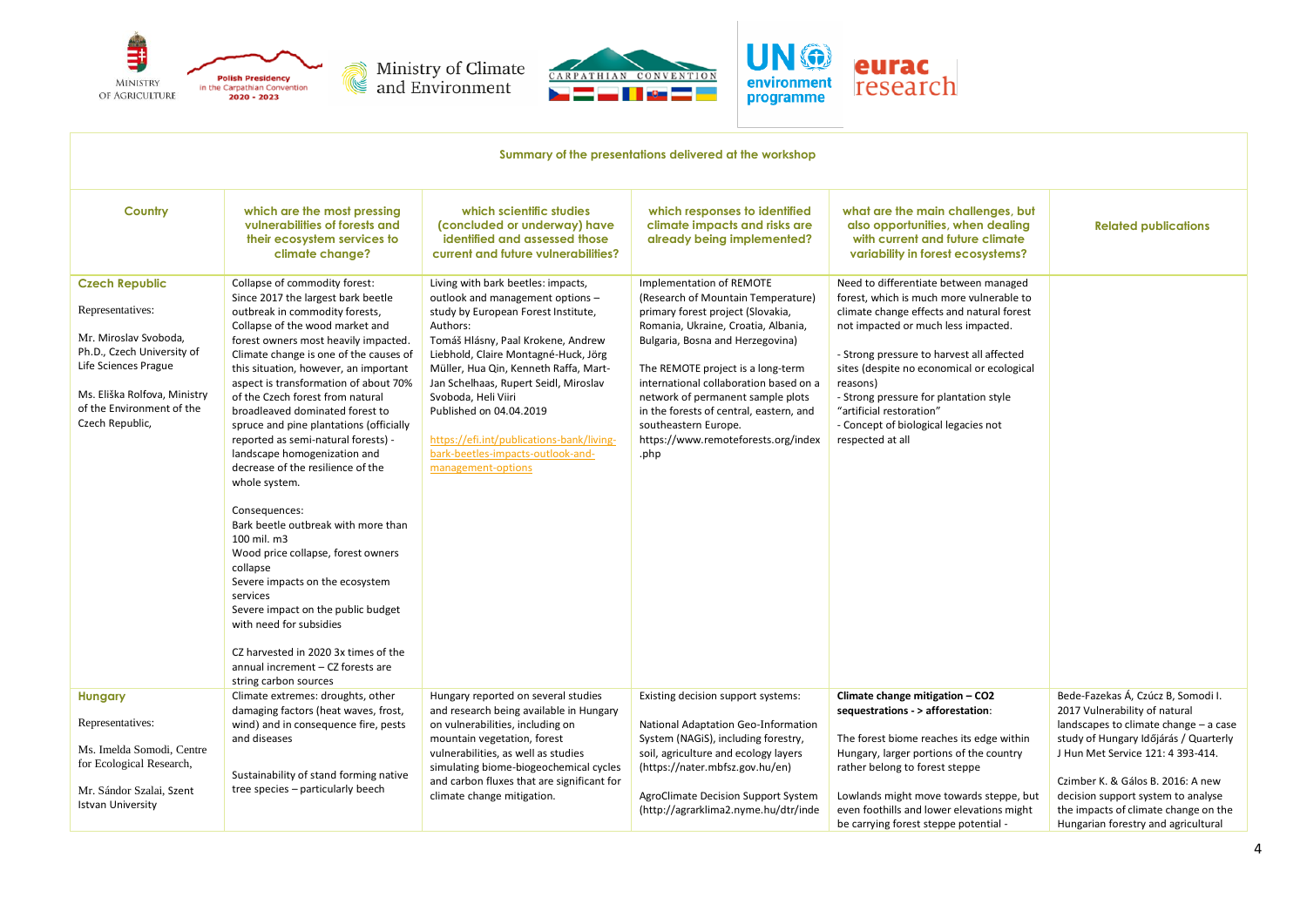

| Summary of the presentations delivered at the workshop |                                                                                                                                    |                                                                                                                                  |                                                                                                                                                                                                                                                                                                                 |                                                                                                                                                                                                                                                                                                                                                                                                                                                                                                                                                                                                                                                                                                                                                                                                                |                                                                                                                                                                                                                                                                                                                                                                                                                                                                                                                                                                                                                                                                                                                                                                                                                                                                                                                                                                                                                                                                                                                                                                                                                       |  |  |
|--------------------------------------------------------|------------------------------------------------------------------------------------------------------------------------------------|----------------------------------------------------------------------------------------------------------------------------------|-----------------------------------------------------------------------------------------------------------------------------------------------------------------------------------------------------------------------------------------------------------------------------------------------------------------|----------------------------------------------------------------------------------------------------------------------------------------------------------------------------------------------------------------------------------------------------------------------------------------------------------------------------------------------------------------------------------------------------------------------------------------------------------------------------------------------------------------------------------------------------------------------------------------------------------------------------------------------------------------------------------------------------------------------------------------------------------------------------------------------------------------|-----------------------------------------------------------------------------------------------------------------------------------------------------------------------------------------------------------------------------------------------------------------------------------------------------------------------------------------------------------------------------------------------------------------------------------------------------------------------------------------------------------------------------------------------------------------------------------------------------------------------------------------------------------------------------------------------------------------------------------------------------------------------------------------------------------------------------------------------------------------------------------------------------------------------------------------------------------------------------------------------------------------------------------------------------------------------------------------------------------------------------------------------------------------------------------------------------------------------|--|--|
| Country                                                | which are the most pressing<br>vulnerabilities of forests and<br>their ecosystem services to<br>climate change?                    | which scientific studies<br>(concluded or underway) have<br>identified and assessed those<br>current and future vulnerabilities? | which responses to identified<br>climate impacts and risks are<br>already being implemented?                                                                                                                                                                                                                    | what are the main challenges, but<br>also opportunities, when dealing<br>with current and future climate<br>variability in forest ecosystems?                                                                                                                                                                                                                                                                                                                                                                                                                                                                                                                                                                                                                                                                  | <b>Related publications</b>                                                                                                                                                                                                                                                                                                                                                                                                                                                                                                                                                                                                                                                                                                                                                                                                                                                                                                                                                                                                                                                                                                                                                                                           |  |  |
| Ms. Borbala Galos,<br>University of Sopron             | Sustainability of closed forests<br>Sustainability of original habitats in<br>Natura 2000 areas at the edge of the<br>forest biome |                                                                                                                                  | x-eng.html), adaptive species choice<br>& yield estimates<br><b>NARIC FRI GeoPortal</b><br>(http://www.ertigis.hu/index.php/en/<br>Remote sensing based Forest health<br><b>Monitoring System</b><br>(http://193.224.22.151/TEMRE.php),<br>2nd National Climate Change Strategy<br>Renewable Energy Action Plan | potential cover of closed forests decrease<br>- afforestation might not be sustainable,<br>maintenance of closed forests not feasible<br>- loss of the ecosystem services of forests<br>Growing tree mortality - Forests can turn<br>into net carbon emitters<br>Carbon sequestration might be more<br>effective in grasslands/wetlands where<br>forests are not sustainable<br><b>Adaptation:</b><br>Increasing aridity - adaptive selection of<br>species/target habitat for<br>planting/restoration<br>Speed of climate change faster than the<br>speed of the adaptation capacity of forests<br>- estimating the future of current forests<br>Adapting management to more open<br>forests<br>Supporting natural dynamics rather than<br>conserving the current situation in<br>protected/Natura 2000 areas | sectors. Scandinavian Journal of<br>Forest Research<br>DOI:10.1080/02827581.2016.121208<br>8<br>Csóka G. & Hirka A. 2011: Alien and<br>invasive forest insects in Hungary (A<br>review). Biotic Risks and Climate<br>Changes in Forest. Berichte Freiburger<br>Forstliche Forschung 89: 54-60.<br>Führer E., Horváth L., Jagodics A.,<br>Machon A. & Szabados I. 2011:<br>Application of a new aridity index in<br>Hungarian forestry practice. Időjárás<br>115: 205-216<br>Gálos B., Führer E., Czimber K., Gulyás<br>K., Bidló A., Hänsler A., Jacob D. &<br>Mátyás Cs. 2015. Climatic threats<br>determining future adaptive forest<br>management - a case study of Zala<br>County. Időjárás 119(4): 425-441<br>Lepesi N, Bede-Fazekas Á, Czúcz B,<br>Somodi I. 2017 Adaptive capacity of<br>climate sensitive habitats to climate<br>change in Hungary. Időjárás /<br>Quarterly J Hun Met Service 121: 415-<br>436.<br>Mátyás C., Berki I., Bidló A., Csóka G.,<br>Czimber K., Führer E., Gálos B.,<br>Gribovszki Z., Illés G., Hirka A.,<br>Somogyi Z. 2018. Sustainability of<br>Forest Cover under Climate Change<br>on the Temperate-Continental Xeric<br>Limits. Forests, 9(8):489; doi:<br>10.3390/f9080489 |  |  |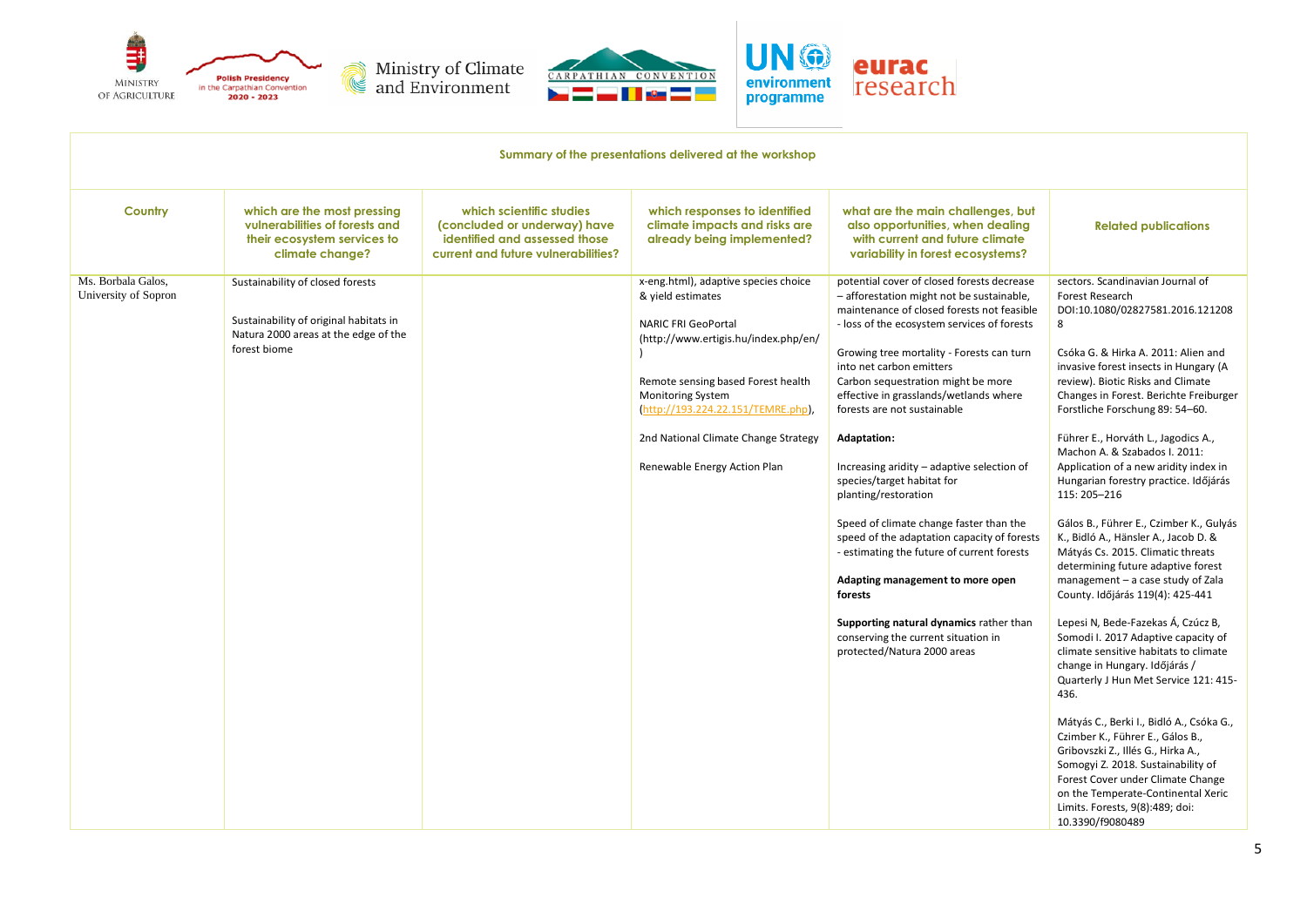

| Summary of the presentations delivered at the workshop |                                                                                                                                                                                            |                                                                                                                                  |                                                                                                                                                                                                                      |                                                                                                                                                               |                                                                                                                                                                                                                                                                                                                                                                                                                                                                                                                                                                                                                                    |  |
|--------------------------------------------------------|--------------------------------------------------------------------------------------------------------------------------------------------------------------------------------------------|----------------------------------------------------------------------------------------------------------------------------------|----------------------------------------------------------------------------------------------------------------------------------------------------------------------------------------------------------------------|---------------------------------------------------------------------------------------------------------------------------------------------------------------|------------------------------------------------------------------------------------------------------------------------------------------------------------------------------------------------------------------------------------------------------------------------------------------------------------------------------------------------------------------------------------------------------------------------------------------------------------------------------------------------------------------------------------------------------------------------------------------------------------------------------------|--|
| Country                                                | which are the most pressing<br>vulnerabilities of forests and<br>their ecosystem services to<br>climate change?                                                                            | which scientific studies<br>(concluded or underway) have<br>identified and assessed those<br>current and future vulnerabilities? | which responses to identified<br>climate impacts and risks are<br>already being implemented?                                                                                                                         | what are the main challenges, but<br>also opportunities, when dealing<br>with current and future climate<br>variability in forest ecosystems?                 | <b>Related publications</b>                                                                                                                                                                                                                                                                                                                                                                                                                                                                                                                                                                                                        |  |
|                                                        |                                                                                                                                                                                            |                                                                                                                                  |                                                                                                                                                                                                                      |                                                                                                                                                               | Móricz N., Garamszegi B., Rasztovits<br>E., Bidló A., Horváth A., Jagicza A., Illés<br>G., Vekerdy Z., Somogyi Z. and Gálos<br>B. 2018. Recent Drought-Induced<br>Vitality Decline of Black Pine (Pinus<br>nigra Arn.) in South-West Hungary - Is<br>This Drought-Resistant Species under<br>Threat by Climate Change? Forests,<br>9(7):414; doi:10.3390/f9070414<br>Rasztovits, E., Berki, I., Mátyás, Cs.,<br>Czimber, K., Pötzelsberger, E., and<br>Móricz, N., 2014: The incorporation of<br>extreme drought events improves<br>models for beech persistence at its<br>distribution limit. Annals For. Sci. 71,<br>$201 - 210$ |  |
|                                                        |                                                                                                                                                                                            |                                                                                                                                  |                                                                                                                                                                                                                      |                                                                                                                                                               | Somodi I, Molnár Zs Czúcz B, Bede-<br>Fazekas Á, Bölöni J, Pásztor L, Laborczi<br>A, Zimmermann NE. 2017<br>Implementation and application of<br>multiple potential natural vegetation<br>models - a case study of Hungary. J<br>Veg Sci 28: 1260-1269.                                                                                                                                                                                                                                                                                                                                                                            |  |
|                                                        |                                                                                                                                                                                            |                                                                                                                                  |                                                                                                                                                                                                                      |                                                                                                                                                               | Somogyi Z. 2016: Projected effects of<br>climate change on the carbon stocks<br>of European beech (Fagus sylvatica L.)<br>forests in Zala County, Hungary.<br>Lesnícky časopis - Forestry Journal 62:<br>$3 - 14$                                                                                                                                                                                                                                                                                                                                                                                                                  |  |
| <b>Poland</b><br><b>Representatives:</b>               | A new situation for which owners and<br>managers are not fully prepared<br>(pests, droughts, floods, changing<br>expectations of forests). Monitoring<br>and trends observed are important | International project "Biodiversity and<br>Climate Change, A Risk Analysis<br>(BACCARA)", 7. Framework Program,<br>2009-2012.    | Programme for the Beskydy<br>Mountains (2003) - support for spruce<br>forest disaster management in the<br>Beskydy Mountains and their<br>reconstruction (State Forests and<br>Forestry Faculty in Cracow) - example | Permanent forest monitoring need,<br>exchange of knowledge science - practice,<br>education of forest managers. Involving<br>local communities in discussions | Related publications:<br>Rabasa S. G., Granda E., Benavides R.<br>Kunstler G., Espelta J.M., Ogaya R.,<br>Peñuelas J., Scherer-Lorenzen M., Gil<br>W., Grodzki W., Ambrozy S., Bergh J.,                                                                                                                                                                                                                                                                                                                                                                                                                                           |  |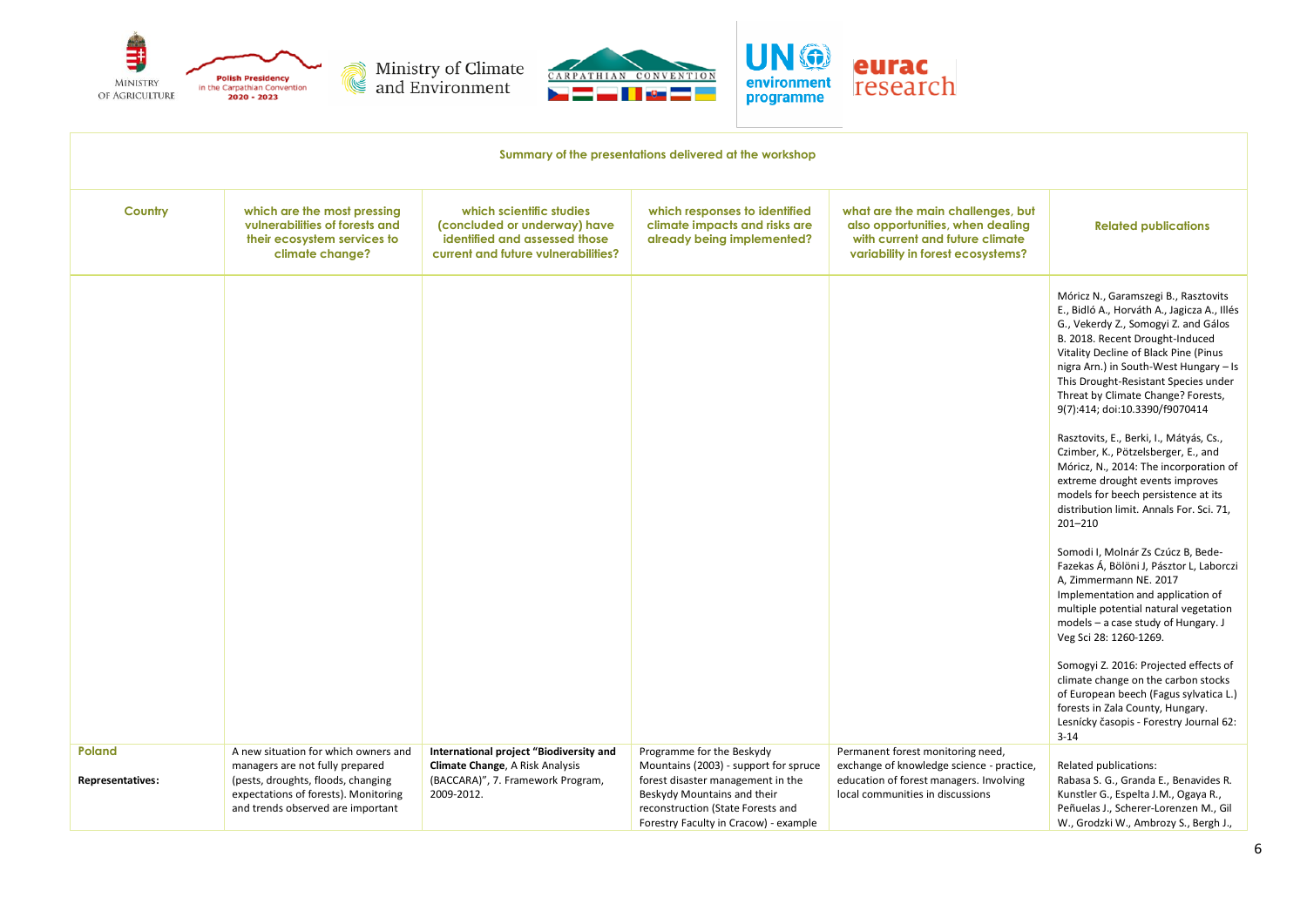

| Summary of the presentations delivered at the workshop                                                                                                                                                            |                                                                                                                 |                                                                                                                                                                                                                                                                                                                    |                                                                                              |                                                                                                                                               |                                                                                                                                                                                                                                                                                                                                                                                                                                                                                                                                                                                                                                                                                                                                                                                                                                                                                                                                                                                                                                                                                                                                                                                                                                            |  |
|-------------------------------------------------------------------------------------------------------------------------------------------------------------------------------------------------------------------|-----------------------------------------------------------------------------------------------------------------|--------------------------------------------------------------------------------------------------------------------------------------------------------------------------------------------------------------------------------------------------------------------------------------------------------------------|----------------------------------------------------------------------------------------------|-----------------------------------------------------------------------------------------------------------------------------------------------|--------------------------------------------------------------------------------------------------------------------------------------------------------------------------------------------------------------------------------------------------------------------------------------------------------------------------------------------------------------------------------------------------------------------------------------------------------------------------------------------------------------------------------------------------------------------------------------------------------------------------------------------------------------------------------------------------------------------------------------------------------------------------------------------------------------------------------------------------------------------------------------------------------------------------------------------------------------------------------------------------------------------------------------------------------------------------------------------------------------------------------------------------------------------------------------------------------------------------------------------|--|
| Country                                                                                                                                                                                                           | which are the most pressing<br>vulnerabilities of forests and<br>their ecosystem services to<br>climate change? | which scientific studies<br>(concluded or underway) have<br>identified and assessed those<br>current and future vulnerabilities?                                                                                                                                                                                   | which responses to identified<br>climate impacts and risks are<br>already being implemented? | what are the main challenges, but<br>also opportunities, when dealing<br>with current and future climate<br>variability in forest ecosystems? | <b>Related publications</b>                                                                                                                                                                                                                                                                                                                                                                                                                                                                                                                                                                                                                                                                                                                                                                                                                                                                                                                                                                                                                                                                                                                                                                                                                |  |
| Mr. Bożydar Neroj, Bureau<br>for Forest Management and<br>Geodesy<br>Mr. Wojciech Grodzki,<br><b>Forest Research Institute;</b><br>Ms. Małgorzata Czyżewska,<br>Directorate General of the<br><b>State Forest</b> |                                                                                                                 | <b>CLIMO project - Climate-Smart Forestry</b><br>in Mountain Regions (Oct. 2016 -<br>Oct.2020 - bring s together<br>international scientists, experts and<br>young scholars to develop Climate-<br>Smart Forestry concept for the<br>European mountain regions.<br>https://www.youtube.com/watch?v=qo<br>uZ-AUavlQ | of forest management under disaster<br>pressure                                              |                                                                                                                                               | Hódar J.A., Zamora R., Valladares F.<br>2013. Disparity in elevational shifts of<br>European trees in response to recent<br>climate warming. Global Change<br>Biology 19: 2490-2499. DOI:<br>10.1111/gcb.12220<br>Ambroży S., Grodzki W. 2013.<br>Biodiversity And Climate Change, A<br>Risk Analysis (BACCARA). Carpathian<br>Case - goals and assumptions. J.<br>Kozak et al. (eds.), The Carpathians:<br><b>Integrating Nature and Society</b><br>Towards Sustainability, Environmental<br>Science and Engineering, Springer-<br>Verlag Berlin Heidelberg: 425-428.<br>DOI: 10.1007/978-3-642-12725-0 29<br>Grodzki W., Ambroży S., Gil W. 2013.<br>The growth and biodiversity of spruce<br>stands in variable climate conditions<br>(Radziejowa Case Study). Folia<br>Forestalia Polonica, Series A-<br>Forestry, 55(3): 146-156. DOI:<br>10.2478/ffp-2013-00016.<br><b>Tatra NP publications:</b><br>Detection and definition of the<br>altitudinal distribution of 2 bark<br>beetle species not recorded earlier in<br>the Tatra Mts. Altitudinal transects<br>1000-1400 m a.s.l.<br>Grodzki W. 2020. On the vertical<br>distribution of Ips duplicatus, I.<br>cembrae and some bark- and<br>longhorn beetles (Col.: Curculionidae, |  |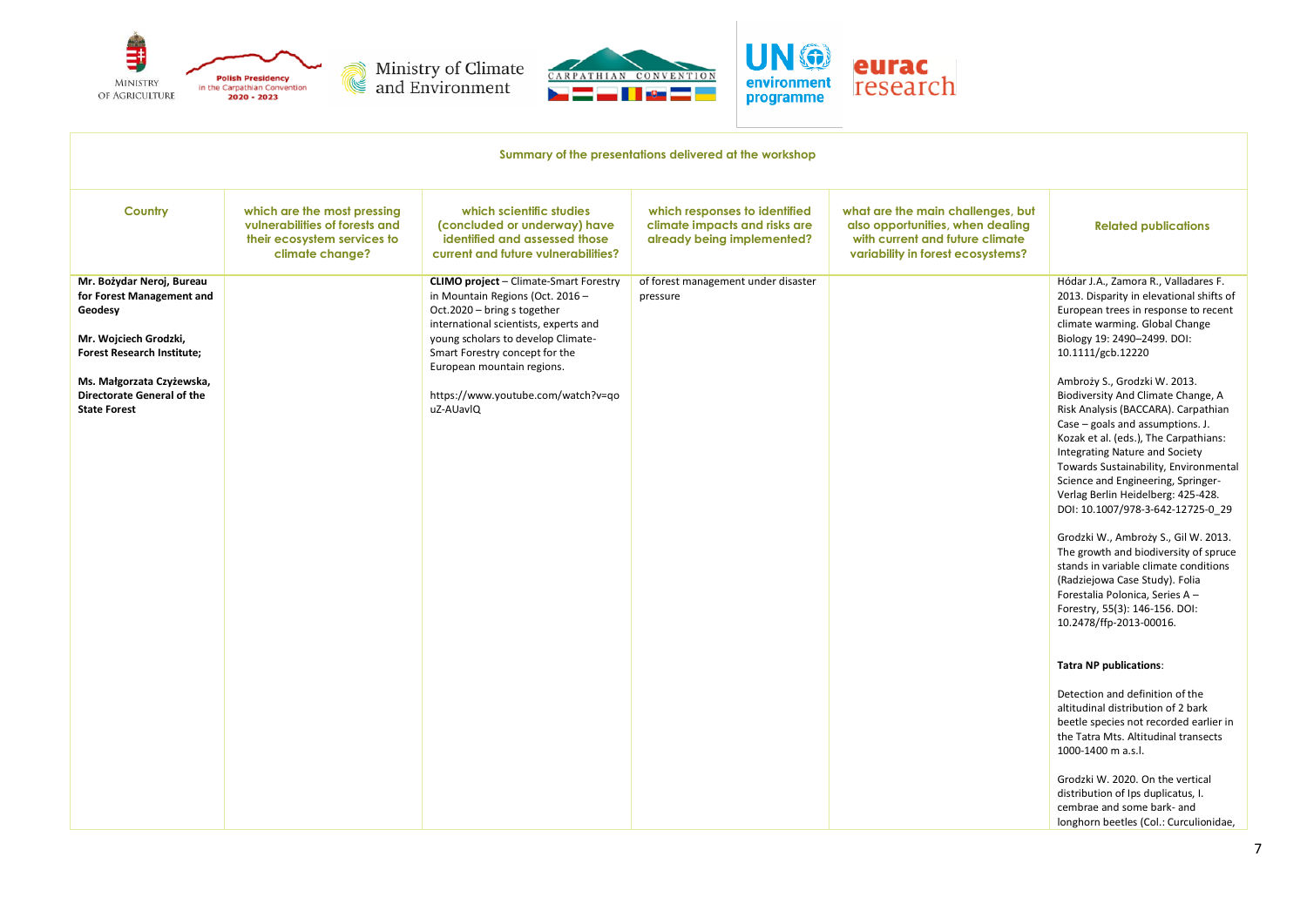

| Summary of the presentations delivered at the workshop                                                                                                                                                     |                                                                                                                                        |                                                                                                                                  |                                                                                                                                                                                                                                                                                                                                                                                                                                                                                                                                                                                                                                                                                                                                                                                                          |                                                                                                                                               |                                                                                                                                                                                                                                                                                                                                                             |  |
|------------------------------------------------------------------------------------------------------------------------------------------------------------------------------------------------------------|----------------------------------------------------------------------------------------------------------------------------------------|----------------------------------------------------------------------------------------------------------------------------------|----------------------------------------------------------------------------------------------------------------------------------------------------------------------------------------------------------------------------------------------------------------------------------------------------------------------------------------------------------------------------------------------------------------------------------------------------------------------------------------------------------------------------------------------------------------------------------------------------------------------------------------------------------------------------------------------------------------------------------------------------------------------------------------------------------|-----------------------------------------------------------------------------------------------------------------------------------------------|-------------------------------------------------------------------------------------------------------------------------------------------------------------------------------------------------------------------------------------------------------------------------------------------------------------------------------------------------------------|--|
| Country                                                                                                                                                                                                    | which are the most pressing<br>vulnerabilities of forests and<br>their ecosystem services to<br>climate change?                        | which scientific studies<br>(concluded or underway) have<br>identified and assessed those<br>current and future vulnerabilities? | which responses to identified<br>climate impacts and risks are<br>already being implemented?                                                                                                                                                                                                                                                                                                                                                                                                                                                                                                                                                                                                                                                                                                             | what are the main challenges, but<br>also opportunities, when dealing<br>with current and future climate<br>variability in forest ecosystems? | <b>Related publications</b>                                                                                                                                                                                                                                                                                                                                 |  |
|                                                                                                                                                                                                            |                                                                                                                                        |                                                                                                                                  |                                                                                                                                                                                                                                                                                                                                                                                                                                                                                                                                                                                                                                                                                                                                                                                                          |                                                                                                                                               | Scolytinae; Col.: Cerambycidae) in the<br>Tatra National Park in Poland. Folia<br>Forestalia Polonica Series A-<br>Forestry, Vol. 62 (2): 68-77. DOI:<br>10.2478/ffp-2020-0008<br>The upward spreading of the studied<br>insects as a possible effect of climate<br>change and the resulting<br>environmental conditions favourable<br>for those organisms. |  |
| Romania<br>Representative:<br>Mr. Laurentiu Radu,<br>Ministry of Environment,<br><b>Waters and Forest</b><br>Ms. Liliana Virtopeanu,<br>Ministry of Environment,<br><b>Waters and Forest of</b><br>Romania | Extreme weather events such as:<br>- Strong winds and wind gusts<br>- Massive snowfalls<br>- Heavy rains<br>- Extreme heat and drought |                                                                                                                                  | Romania has a Climate Change<br>Adaptation Strategy and action plan,<br>adopted in 2016, tacking both climate<br>change adaptation and mitigation<br>action. Ongoing revision of the<br>Strategy.<br>The RRP also contains several<br>measures that contribute to green<br>transition such as afforestation<br>programmes respectively:<br>- Investments in new areas that will<br>be occupied by forests, including<br>urban forests<br>- Investments in the restoration and<br>natural regeneration of degraded<br>forest ecosystems, including forest<br>habitats that are part of the Natura<br>2000 network<br>- Investments in nurseries and<br>modern technologies for seedling<br>production<br>- Investments in modern technologies<br>for extracting wood affected by<br>destabilizing factors | Lack of funding and lack of human<br>resources                                                                                                |                                                                                                                                                                                                                                                                                                                                                             |  |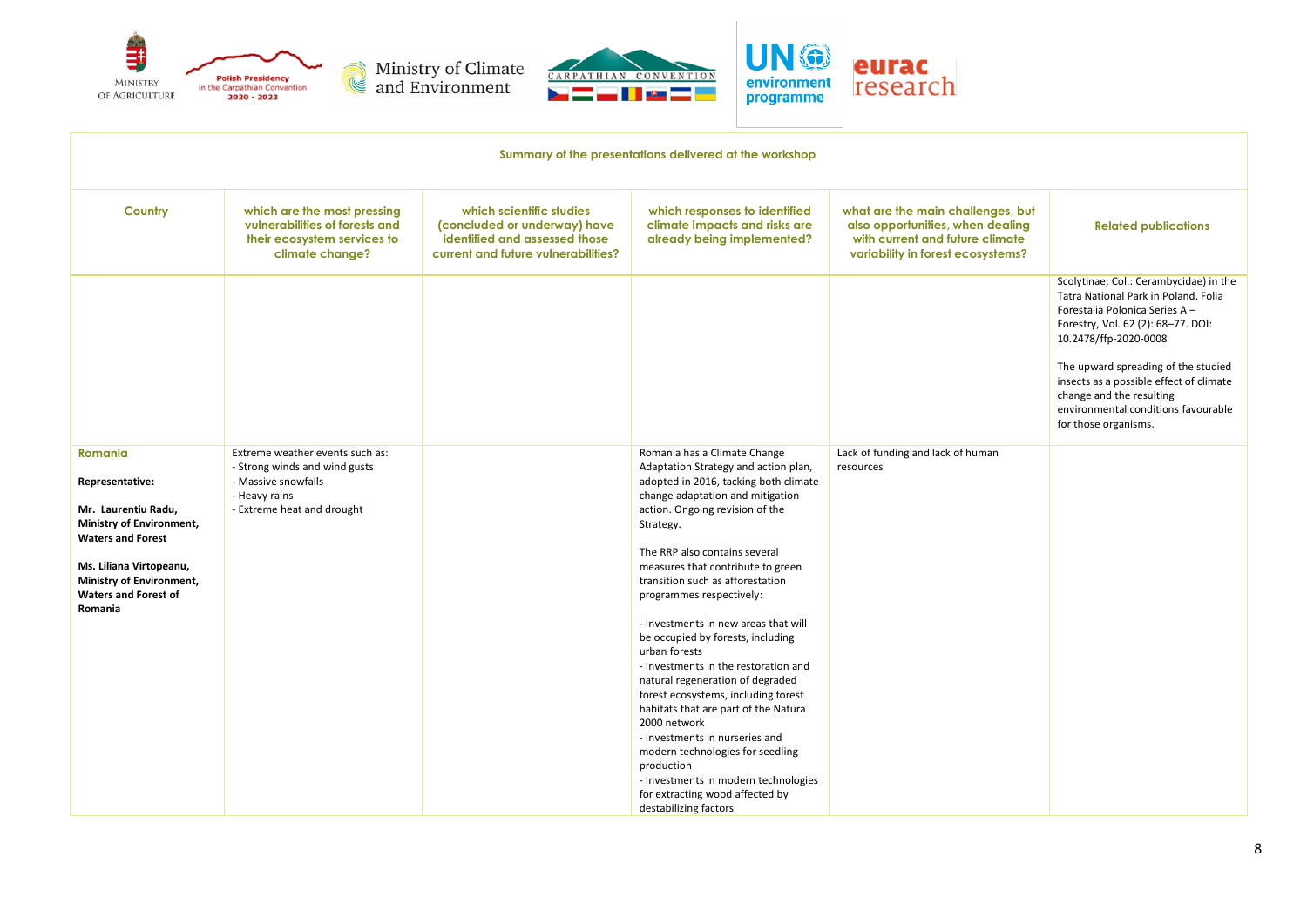

| Summary of the presentations delivered at the workshop                                                      |                                                                                                                                                                                                                                                                                                                                          |                                                                                                                                  |                                                                                                                                                                                                                                                                                                                                                                                                                                                                                                                                                                                                                                                                                                                                                                                                                                                                                                                    |                                                                                                                                                                                                                                                                                                                                                                                                                                                                                                                                                                                                                                                                                                                                                                                                                                 |                             |  |
|-------------------------------------------------------------------------------------------------------------|------------------------------------------------------------------------------------------------------------------------------------------------------------------------------------------------------------------------------------------------------------------------------------------------------------------------------------------|----------------------------------------------------------------------------------------------------------------------------------|--------------------------------------------------------------------------------------------------------------------------------------------------------------------------------------------------------------------------------------------------------------------------------------------------------------------------------------------------------------------------------------------------------------------------------------------------------------------------------------------------------------------------------------------------------------------------------------------------------------------------------------------------------------------------------------------------------------------------------------------------------------------------------------------------------------------------------------------------------------------------------------------------------------------|---------------------------------------------------------------------------------------------------------------------------------------------------------------------------------------------------------------------------------------------------------------------------------------------------------------------------------------------------------------------------------------------------------------------------------------------------------------------------------------------------------------------------------------------------------------------------------------------------------------------------------------------------------------------------------------------------------------------------------------------------------------------------------------------------------------------------------|-----------------------------|--|
| Country                                                                                                     | which are the most pressing<br>vulnerabilities of forests and<br>their ecosystem services to<br>climate change?                                                                                                                                                                                                                          | which scientific studies<br>(concluded or underway) have<br>identified and assessed those<br>current and future vulnerabilities? | which responses to identified<br>climate impacts and risks are<br>already being implemented?                                                                                                                                                                                                                                                                                                                                                                                                                                                                                                                                                                                                                                                                                                                                                                                                                       | what are the main challenges, but<br>also opportunities, when dealing<br>with current and future climate<br>variability in forest ecosystems?                                                                                                                                                                                                                                                                                                                                                                                                                                                                                                                                                                                                                                                                                   | <b>Related publications</b> |  |
|                                                                                                             |                                                                                                                                                                                                                                                                                                                                          |                                                                                                                                  | - Investments in integrated systems to<br>reduce the risks generated by<br>torrential floods in basins exposed to<br>such phenomena.                                                                                                                                                                                                                                                                                                                                                                                                                                                                                                                                                                                                                                                                                                                                                                               |                                                                                                                                                                                                                                                                                                                                                                                                                                                                                                                                                                                                                                                                                                                                                                                                                                 |                             |  |
|                                                                                                             |                                                                                                                                                                                                                                                                                                                                          |                                                                                                                                  | Romania implemented several<br>projects in the field of water<br>management for reduction of flood<br>risks and early warming as well.<br>Furthermore, projects on<br>afforestation, reforestation and<br>regeneration of forest have been also<br>implemented.                                                                                                                                                                                                                                                                                                                                                                                                                                                                                                                                                                                                                                                    |                                                                                                                                                                                                                                                                                                                                                                                                                                                                                                                                                                                                                                                                                                                                                                                                                                 |                             |  |
| <b>Serbia</b>                                                                                               |                                                                                                                                                                                                                                                                                                                                          |                                                                                                                                  |                                                                                                                                                                                                                                                                                                                                                                                                                                                                                                                                                                                                                                                                                                                                                                                                                                                                                                                    |                                                                                                                                                                                                                                                                                                                                                                                                                                                                                                                                                                                                                                                                                                                                                                                                                                 |                             |  |
| <b>Slovakia</b><br>Representative:<br>Libor Ulrych, PhD., State<br>Nature Conservancy of<br>Slovak Republic | Spruce forests:<br>extremes of weather<br>disasters, bark beetle,<br>management or natural<br>regeneration?<br>Oak forests:<br>seed years, germination,<br>impact of invasive plants<br>Scotch pine forests on sandy sites:<br>drying during long summer periods<br>without precipitation,<br>premature dying,<br>invasive plants attack |                                                                                                                                  | Geomorphology for easy solutions<br>and solve erosion of forest soil.<br>Process of plant interception is<br>important, higher by broadleaves<br>species, but much more important is<br>interception by soil. Interception by<br>soil needs no disturbation of plant<br>cover, no clear cuts (including<br>management called sheltwerwood<br>cutting, usually starting large scale<br>tree falls by windstorms following by<br>barkbeetle massive invasion).<br>Especially such plant cover rich on<br>mosses, lichens protect soil and save<br>very high ability of water interception<br>from precipitation.<br>Introducing zones: Well established<br>zones of large areas with the same<br>type of use/unuse. It means the<br>highest type of protection is the zone<br>of untouched forest, around this zone<br>is a zone with lower type of<br>protection allowing some<br>management and timber production, | Appropriate management: nature based<br>management or natural processes?<br>Invasive plants - introduction of suitable<br>species, is it necessary to use non-native<br>species in adaptation for climate change?<br>Timber or human surviving: Forests have<br>many ecosystem services, but sometimes<br>in countries of Carpathians the priority lies<br>on timber production. Need to change<br>priorities in times of climate change to<br>such services like preserving water<br>catchments, biodiversity, microclima, etc.<br>Question on geographical scope as<br>considering climatic changes, Carpathians<br>are connected with the Pannonian basin<br>because of water course and sources; the<br>dividing line is very hard to establish<br>Valuation, prioritisation and state<br>accounting for ecosystem services |                             |  |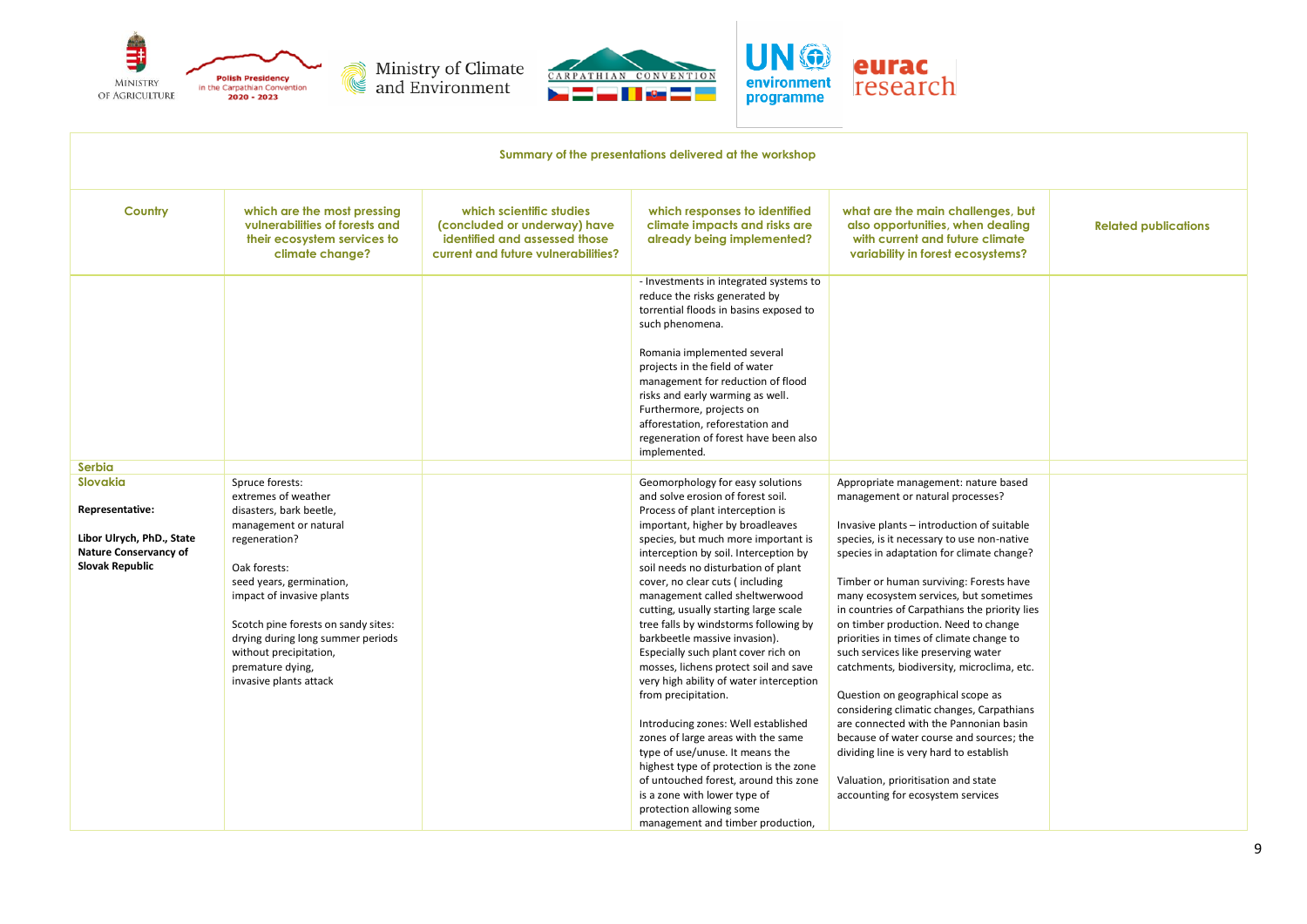

| Summary of the presentations delivered at the workshop                                                                                                                                                                            |                                                                                                                 |                                                                                                                                  |                                                                                                                                                                                                                                                                                                                                                                          |                                                                                                                                               |                             |  |  |
|-----------------------------------------------------------------------------------------------------------------------------------------------------------------------------------------------------------------------------------|-----------------------------------------------------------------------------------------------------------------|----------------------------------------------------------------------------------------------------------------------------------|--------------------------------------------------------------------------------------------------------------------------------------------------------------------------------------------------------------------------------------------------------------------------------------------------------------------------------------------------------------------------|-----------------------------------------------------------------------------------------------------------------------------------------------|-----------------------------|--|--|
| Country                                                                                                                                                                                                                           | which are the most pressing<br>vulnerabilities of forests and<br>their ecosystem services to<br>climate change? | which scientific studies<br>(concluded or underway) have<br>identified and assessed those<br>current and future vulnerabilities? | which responses to identified<br>climate impacts and risks are<br>already being implemented?                                                                                                                                                                                                                                                                             | what are the main challenges, but<br>also opportunities, when dealing<br>with current and future climate<br>variability in forest ecosystems? | <b>Related publications</b> |  |  |
|                                                                                                                                                                                                                                   |                                                                                                                 |                                                                                                                                  | usually preparing to become, or<br>include in zone of untouched forests.<br>Then it continues with a zone of<br>nature based managed forests with<br>high nature value including well<br>balanced ecosystem services - it<br>means timber production, recreation<br>of people, water supply, etc. The last<br>zone is a zone where priority lies on<br>timber production |                                                                                                                                               |                             |  |  |
| <b>Ukraine</b><br><b>Representatives:</b><br>Ms. Liubov Poliakova, Head<br>of International<br>Cooperation, Science and<br><b>Public</b><br><b>Relation Division State</b><br><b>Forest Resources Agency of</b><br><b>Ukraine</b> | Lowering level of ground waters<br>Rapid changes in temperatures<br>Floods                                      | Draft strategy of adaptation of forest to<br>climate change                                                                      | Introduction of close to nature<br>forestry (2 documents: the Road Map<br>for introduction of close to nature<br>forestry in plain areas and the Road<br>Map for introduction of close to<br>nature forestry in mountain area,<br>several workshops and training on<br>this topic)<br>Implementation of international<br>project                                         |                                                                                                                                               |                             |  |  |
| Mr. Volodymyr Korzhov,<br>Deputy Head of Ukrainian<br>Scientific Institute of<br><b>Mountain Forestry</b>                                                                                                                         |                                                                                                                 |                                                                                                                                  | Introduction of watershed<br>management (pilot action ongoing,<br>possibility to share experiences with<br>other Carpathian regions)                                                                                                                                                                                                                                     |                                                                                                                                               |                             |  |  |
| Ms. Liubov Poliakova, Head<br>of International<br>Cooperation, Science and<br>Public<br><b>Relation Division State</b><br><b>Forest Resources Agency of</b><br>Ukraine                                                            |                                                                                                                 |                                                                                                                                  | Implementation of a large Slovak -<br>Ukrainian infrastructure project<br>where among other measures for<br>flood prevention are being<br>implemented, as well as building new<br>forest road.                                                                                                                                                                           |                                                                                                                                               |                             |  |  |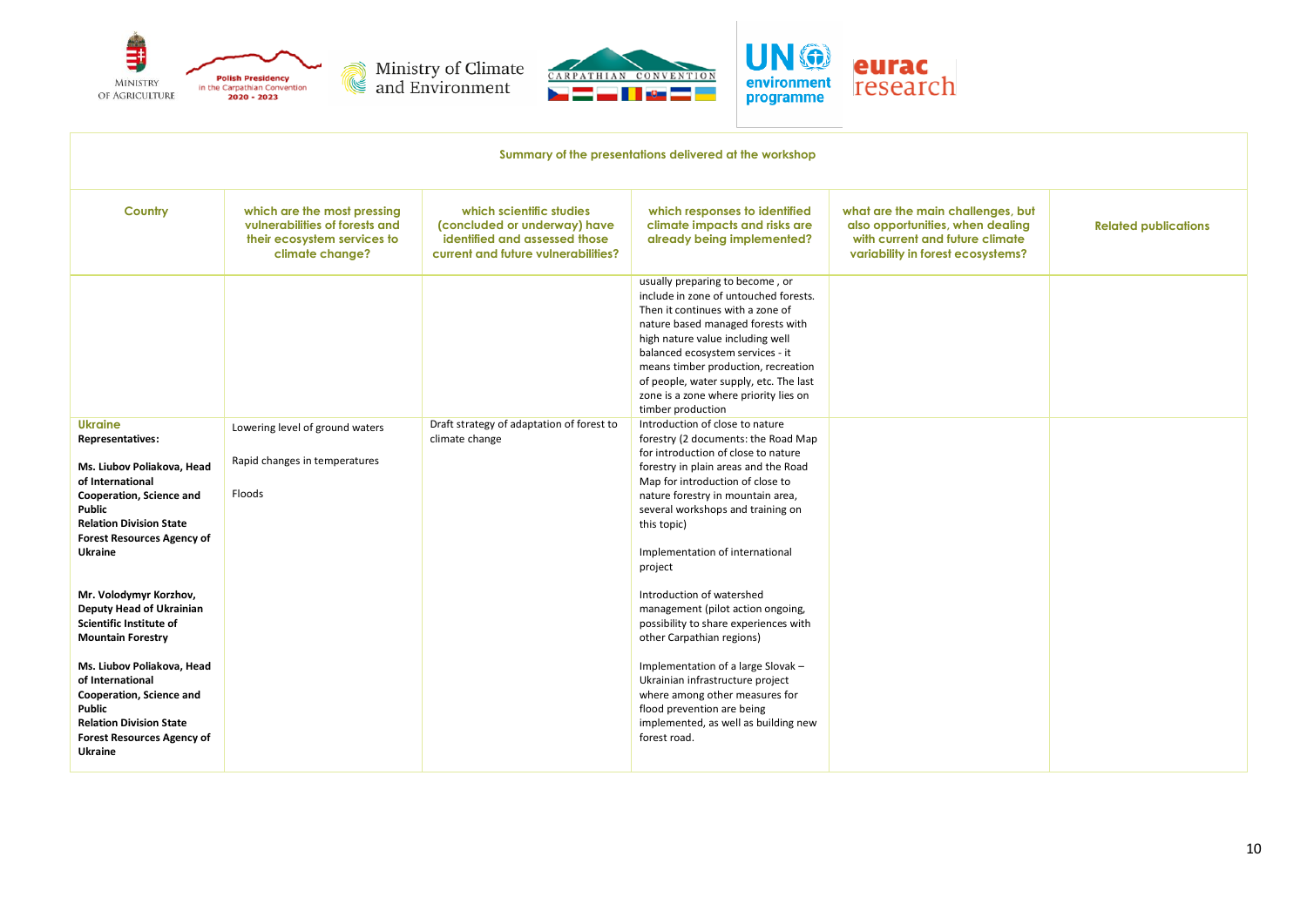





## **Discussion**

The country presentations were followed by an interactive exchange and discussion about scope and approach for the assessment. For the opening, Mentimeter was used to generate a word cloud on the question "What information would you most like to see with an assessment of climate change impacts on the Carpathian forests and their ecosystem services that would be most beneficial for your country/work?". Results from participants´ responses can be seen in the picture below.



The subsequent exchange and discussion on the scope and potential issues to be covered by the assessment highlighted in essence the following areas:

Risks and impacts (robust climate modeling studies available to build on in the assessment, both at European, Carpathian, and sub-Carpathian spatial scales):

- Increasing forest disturbances (through fire, insect infestations, drought, disease outbreaks, decrease in reproducing potential first of all because of frequent summer heat waves, etc.) as a primary vulnerability
- Impacts on forest growth and productivity (through increases in temperature, changes in precipitation, and increases in CO2)
- Change in dead wood dynamics (recruitment and loading; differences between managed and unmanaged<sup>2</sup>; relationships with insect and other mortality agents, etc.)
- Changing/reduced carbon uptake (forest carbon sequestration and carbon management)
- Shifts in species ranges and abundance; altered species composition in the future but variation within regions (e.g., increased beech predicted for Ukraine, decreased beech abundance predicted for Hungary); uncertainty regarding oak with a wide range of subspecies that react to climate factors in different ways (also leading to varying economic effects)
- Shifts in habitats and plant species composition and resulting impacts on flagship species (esp. large carnivores)
- Bark beetle outbreaks are a primary concern throughout the region, which are likely to increase with climate change with implications for carbon flux

Mitigation and adaptation measures/responses:

<sup>&</sup>lt;sup>2</sup> Comment HU: Dead wood dynamics are mostly managed artificially (regulations, controlled actions)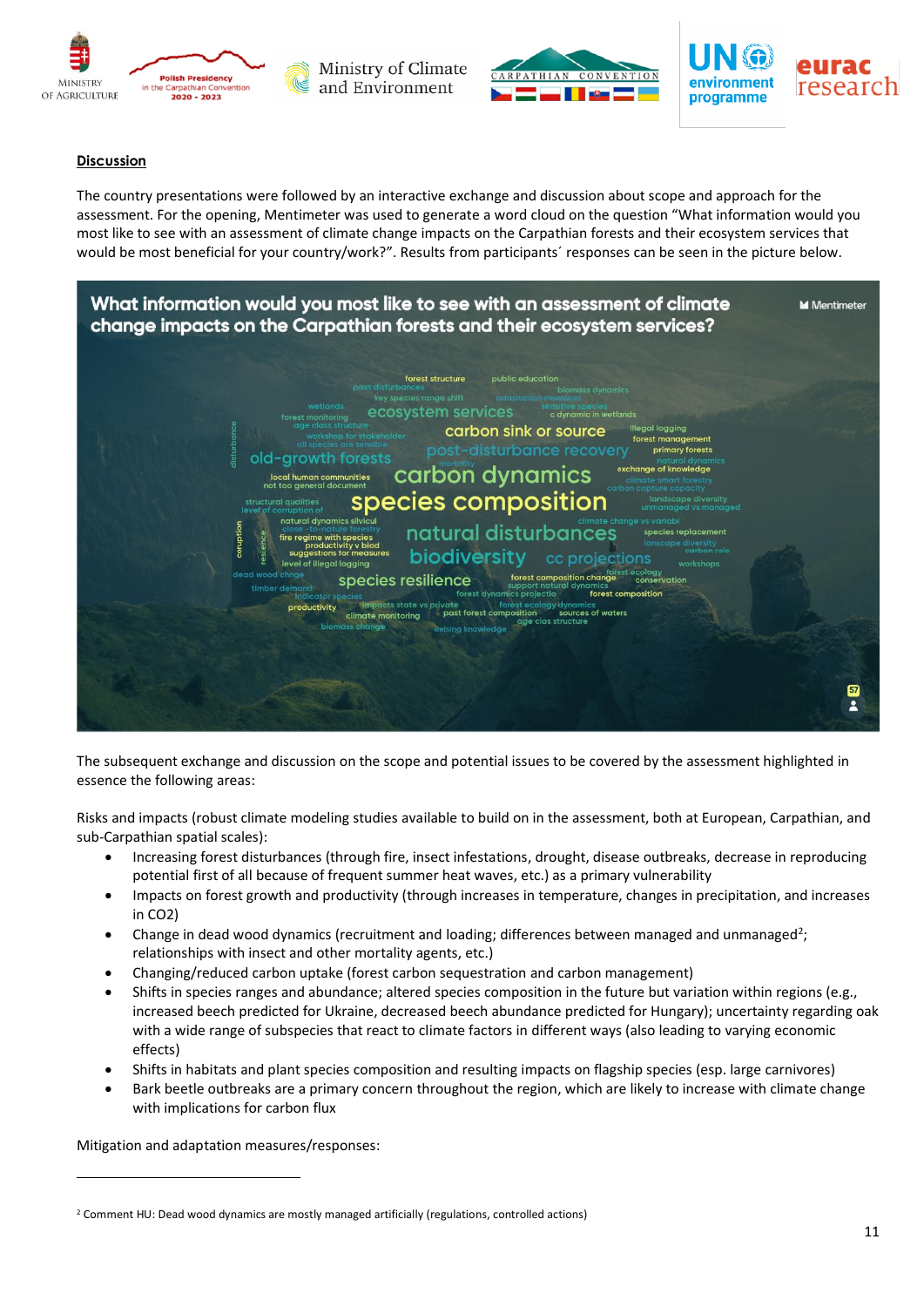





- Role of afforestation/reforestation as a climate mitigation strategy
- Landscape homogenization has increased vulnerabilities -> need for landscape diversification to enhance resilience to disturbances
- Managing the increase in forest/vegetation fires e.g., through increasing density, use of specific species in tree planting (changing stock), inserting fuel breaks (such as valuable infrastructure, distances)
- Ecosystem restoration needs incl. sustaining ecosystem services; old forest restoration gaps; role of Natura2000 areas
- From the history of forest management, plantation forests have made forest ecosystems more vulnerable to drought and climate change -> time for a wholesale shift in forest management
- Concept of biological legacies; expand use of retention forestry practices. Move away from salvage logging in beetle and windthrow areas
- Need for long-term monitoring

Further suggestions:

• Process knowledge gathered into a "toolbox" for climate smart forestry approaches

One additional input has been received after the Workshop from Poland highlighting the important interaction is a long-term land use transition that affects many mountain areas, and the Carpathians in particular. The trend of increasing forest areas in the Carpathians continues due to extensive agricultural land abandonment (ALA) that in some Carpathian regions may contribute to massive secondary forest succession (SFS). Without any intervention, SFS in near future will translate into significant increase of forested area<sup>3</sup> (Kolecka et al. 2017, Price et al. 2017, Kolecka, Kozak 2019). Though ALA is a well-studied and easily observable phenomenon, it is, however, rarely included in discussions related to forest management. The land use transition (or more precisely, forest transition) related to ALA provides, in the context of climate crisis, a variety of chances that should be considered and utilized.

## **Next steps**

The following next steps were suggested until December 2021:

- July 2021: The Carpathian Convention Secretariat together with Prof. William Keeton will provide a draft Workshop Report and invite all participants for their written feedback and additions
- July/August 2021: Together with sending the Draft Workshop Report, nominated experts and participants are invited to provide additional references to existing studies/reports/assessment/strategies, good practice examples and any further information that can be relevant for the assessment
- September 2021: The Carpathian Convention Secretariat together with Prof. William Keeton will undertake an analysis of the data/information collection and draft a table of contents for the assessment
- End of September 2021 (date tbd): 1rst meeting of the informal subgroup of the Working Group on Climate Change and the Working Group on Sustainable Forest Management to discuss the data/information analysis and agree on the table of contents (i.e., scope and issues to be covered by the assessment)
- September until November 2021: Drafting chapters for the assessment and possibly further information gathering (according to the agreed scope)
- November/December 2021 (date tbd): 2nd meeting of the informal subgroup
- End of December 2021: First draft of the assessment available

<sup>&</sup>lt;sup>3</sup> Kolecka N., Kozak J., 2019, Wall-to-wall parcel-level mapping of agricultural land abandonment in the Polish Carpathians. Land, 2019 vol. 8 no. 9

Kolecka N., Kozak J., Kaim D., Dobosz M., Ostafin K., Ostapowicz K., Wężyk, P., Price B., 2017, Understanding farmland abandonment in the Polish Carpathians. Applied Geography 88, 62-72

Price B., Kaim D., Szwagrzyk M., Ostapowicz K., Kolecka N., Schmatz D.R., Wypych A., Kozak J., 2017, Legacies, socio-economic and biophysical processes and drivers: the case of future forest cover expansion in the Polish Carpathians and Swiss Alps. Regional Environmental Change 17, 2279–2291. DOI 10.1007/s10113-016-1079-z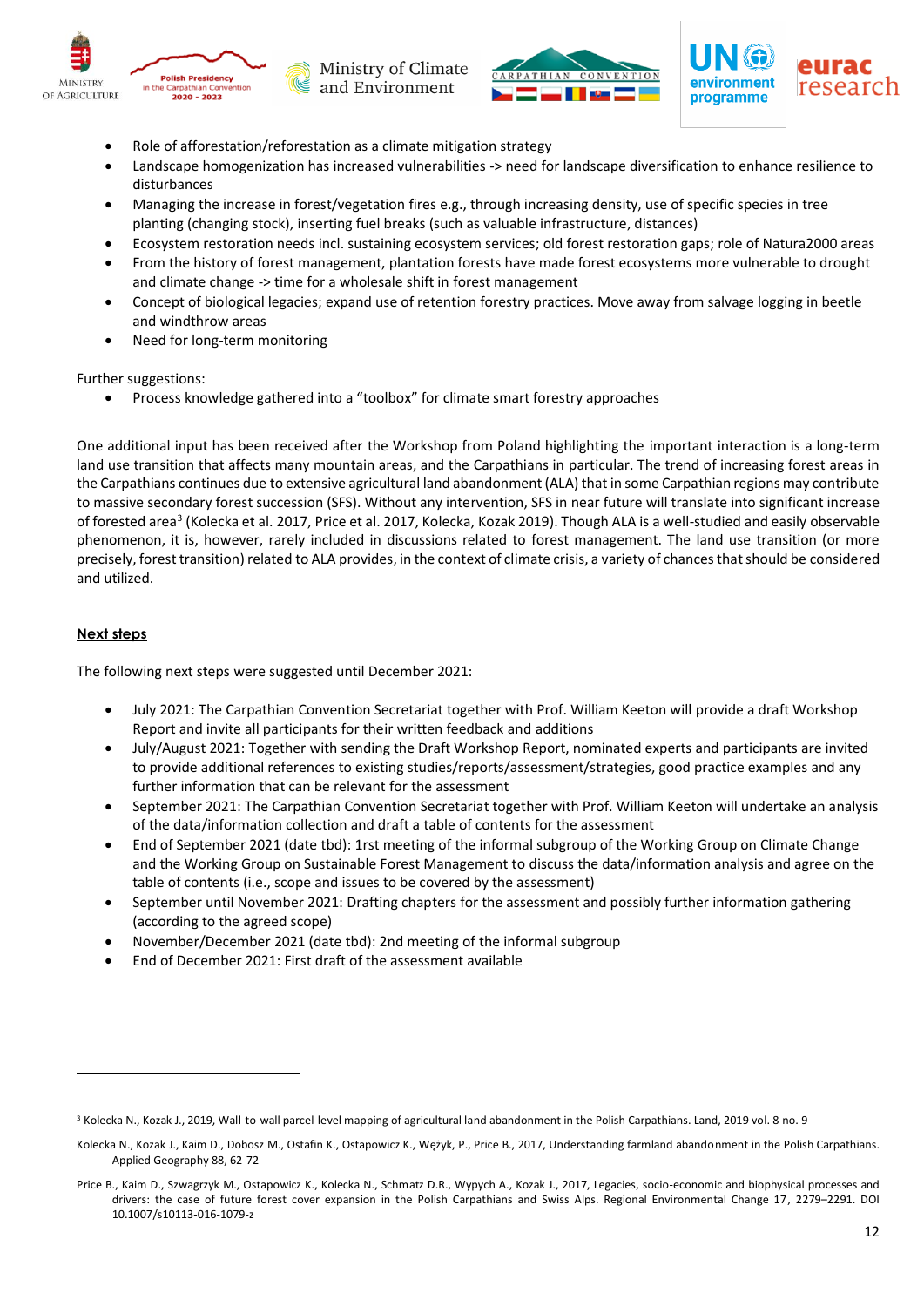





# **Session on Forest ecosystem and resource vulnerabilities to climate charge in the Carpathian Mountain Region - Abstracts**

**Model-based potential natural vegetation projections accounting for climate change to assist decisions for forestry and grazing practices**

Somodi I., Bede-Fazekas ., Moln r Zs.

Centre for Ecological Research, Institute of Ecology and Botany, Alkotm ny u. 2-4., 2163 V cr t t, Hungary [somodi.imelda@okologia.mta.hu](mailto:somodi.imelda@okologia.mta.hu)

The potential natural vegetation (PNV) is a concept that represents the environment's capacity to foster certain vegetation types under the contemporary environmental conditions. Thanks to this, PNV, particularly if estimated by models, emerges as a tool to assess vegetation sustainability and vulnerability to climate change. The environmental parameters in model predictions can be set to represent future scenarios, to which PNV rules can be applied and thus differences from current state can be assessed.

The multiple PNV (MPNV) framework we introduced is particularly fit for climate change impact assessment. It handles PNV as a probability distribution of vegetation types per site accounting for uncertainties in modelling success as well as stochasticity of vegetation realization per sites. The utility of the MPNV framework will be demonstrated through the MPNV estimations for Hungary, which we carried out both regarding the current conditions and one future scenario with two regional climate models considered for the period of 2071–2100. Estimations are based on gradient boosting models of 47 habitat types. Hydrologic, edaphic, topographic and climatic parameters were used as predictors.

We investigated how MPNV can be applied for restoration optimization and in the assessment of the vulnerability of existing forest stands. MPNV was found to be a useful support in planning restoration under constraints when a single-outcome PNV estimation would not have served the complex contingencies of the project. The significance of considering MPNV in planning restoration or forestry is also demonstrated by the outcome of the vulnerability assessment. Vulnerability of the habitats were assessed using sensitivity and adaptive capacity estimations. It showed for Hungary that saline grasslands are the least and closed forests are the most vulnerable. Thus a shift towards open forests may serve sustainability especially in the lowlands.

## **Effect of management interventions after windstorm on ectomycorrhizal fungal community**

Vesel P.1,2, Vašutov M.1,3, Edwards-Jon šov M.1, Holub F.1, Fleischer P.4, Cudl n P.<sup>1</sup> <sup>1</sup>Department of Carbon Storage in the Landscape, Global Change Research Institute CAS, Česk Budějovice, Czech Republic <sup>2</sup>Department of Forest Protection and Wildlife Management, Faculty of Forestry and Wood Technology, Mendel University in Brno, Brno, Czech Republic <sup>3</sup>Department of Botany, Faculty of Science, University of South Bohemia, Česk Budějovice, Czech Republic <sup>4</sup>Department of Integrated Forest and Landscape Protection, Faculty of Forestry, Technical Universityin Zvolen, Zvolen, Slovakia

In relation to ongoing climate change, forests are expected to face significant disturbances more frequently than in the past. Appropriate management is intended to facilitate forest regeneration. Ectomycorrhizal (ECM)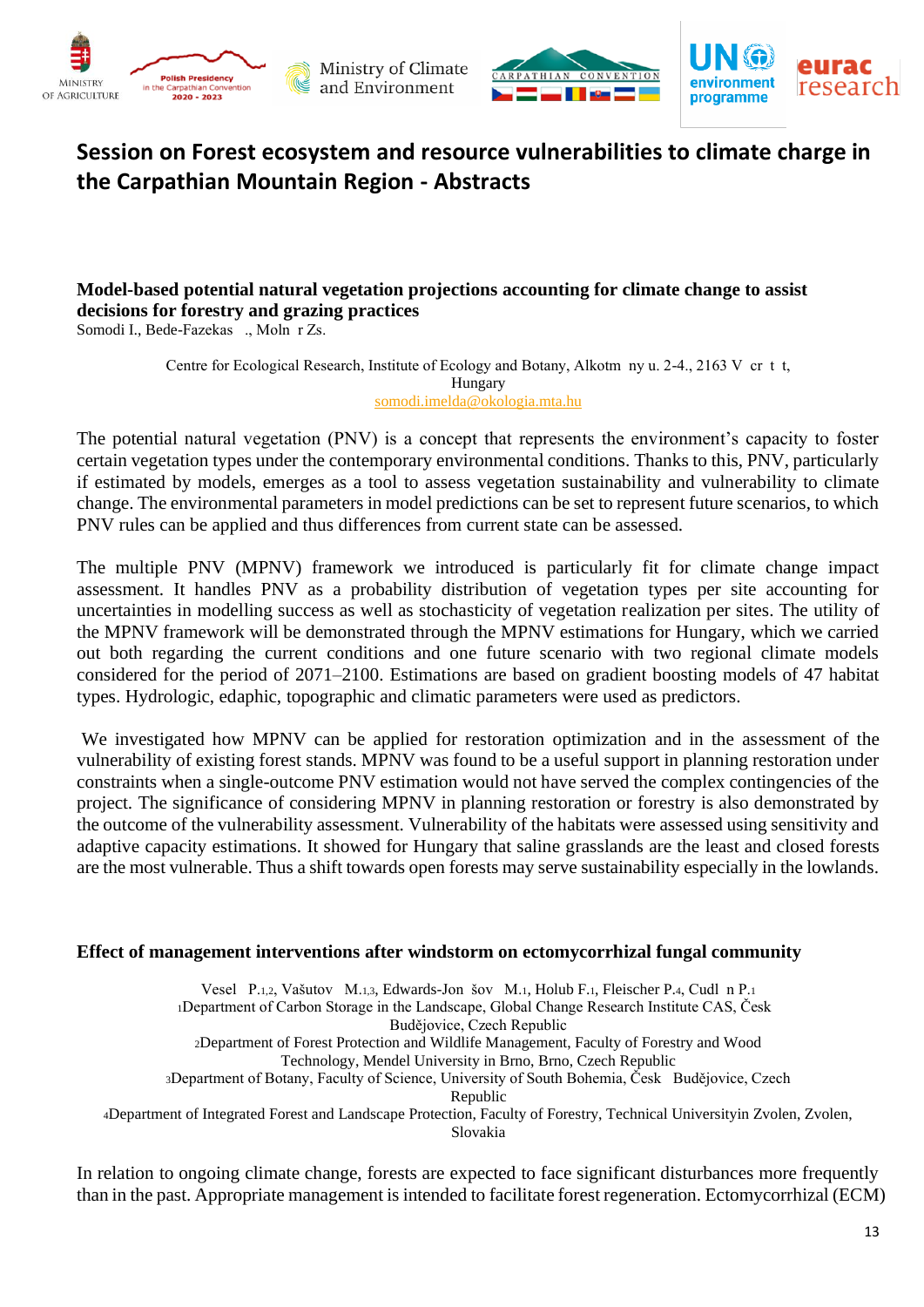





fungi, as symbionts of most tree species in European temperate forests, probably play an important role in forest regeneration after large disturbances. Understanding their role is important for developing strategies to effectively restore forests. Reaction of ECM fungi to different disturbances and management interventions was studied in mountain spruce forest affected by a severe windstorm in the Tatra National Park (Slovakia). We found out that proportion of ECM fungi in soil decreased with increased intensity of disturbances and subsequent management interventions. The ECM species composition in the site left for natural succession was more similar to the mature forest than in the site where timber was harvested. These effects were less pronounced in the composition of ECM fungi on spruce seedlings, probably because seedlings host only a specific subset of ECM fungi present in the site. The potential of regenerating tree species (Norway spruce, European larch, and silver birch) to form mycorrhizal networks was not significantly affected by postdisturbance management 15 years after the windstorm. In both, managed and unmanaged, sites 92 dominated five ECM fungi and the total numbers of ECM species did not differ significantly. On the other hand, their composition was affected in spruce and larch. These changes can be explained by the persistence of the original ECM fungal assembly on seedlings and in soil. The impact of disturbances and management interventions is obvious, but the consequences are difficult to assess without knowledge of ecology of individual ECM symbionts.

## **Saving the timber but not the forest: Post-disturbance management is ineffective in preventing further Norway spruce forest decline in Slovakia**

*Potterf M., Svitok M., Jarčuška B., Mezei P., Jakuš R., Balaž P., Blaženec M.*

*Department of Biological and Environmental Science, University of Jyvaskyla, P.O. Box 35, 40014 Jyvaskyla, Finland*

*Institute of Forest Ecology, Slovak Academy of Sciences, Ľ. Št ra 2, 960 01 Zvolen, Slovakia*

*Department of Biology and General Ecology, Faculty of Ecology and Environmental Sciences, Technical University in Zvolen, T. G. Masaryka 24, 960 01, Zvolen, Slovak Republic*

*Department of Ecosystem Biology, Faculty of Science, University of South Bohemia, Branišovsk 1760, 370 05, Česk Budějovice, Czech Republic*

*ETM, Faculty of Forestry and Wood Sciences, Czech University of Life Sciences, Kamýck 1176, 165 21 Praha 6–Suchdol, Czech Republic*

*State Nature Conservancy of the Slovak Republic, Tajovsk ho 28B, 974 01 Bansk Bystrica, Slovakia*

## *mpotterf@jyu.fi*

Ongoing climate change exposes temperate forests to the increasing frequency of disturbances, and following sanitation measures to prevent further forest decline in Norway spruce forests. However, its continuous decline questions effectiveness od salvage logging and sanitation felling. To answer this question, we compared cumulative rates of Norway spruce forest loss from 2000 to 2017 between strictly protected reserves (n=122, PA) and surrounding commercial forests in three spatial scales: buffers 500 (in 0-500 m distance from PAs), buffers 2000 (500–2000 m), and randomly generated control sites (> 4000 m from PA). Norway spruce decline data origins from optical remotely sensed data. We used generalized additive mixed models to test the differences in cumulative rates and temporal trends of spruce forest loss among the zones. Our environmental predictors included spruce proportion, age, elevation, and Shannon index as a diversity measure. We found that spruce forest loss in control commercial spruce forests nearly doubled than in PAs (yearly 1.1% loss in PAs, 1.7% in commercial forests, in total 19.4 26.1% and 31.4 24.7% for PA and control zones, respectively). Spruce forest decline trajectories started diverge widely between PAs and the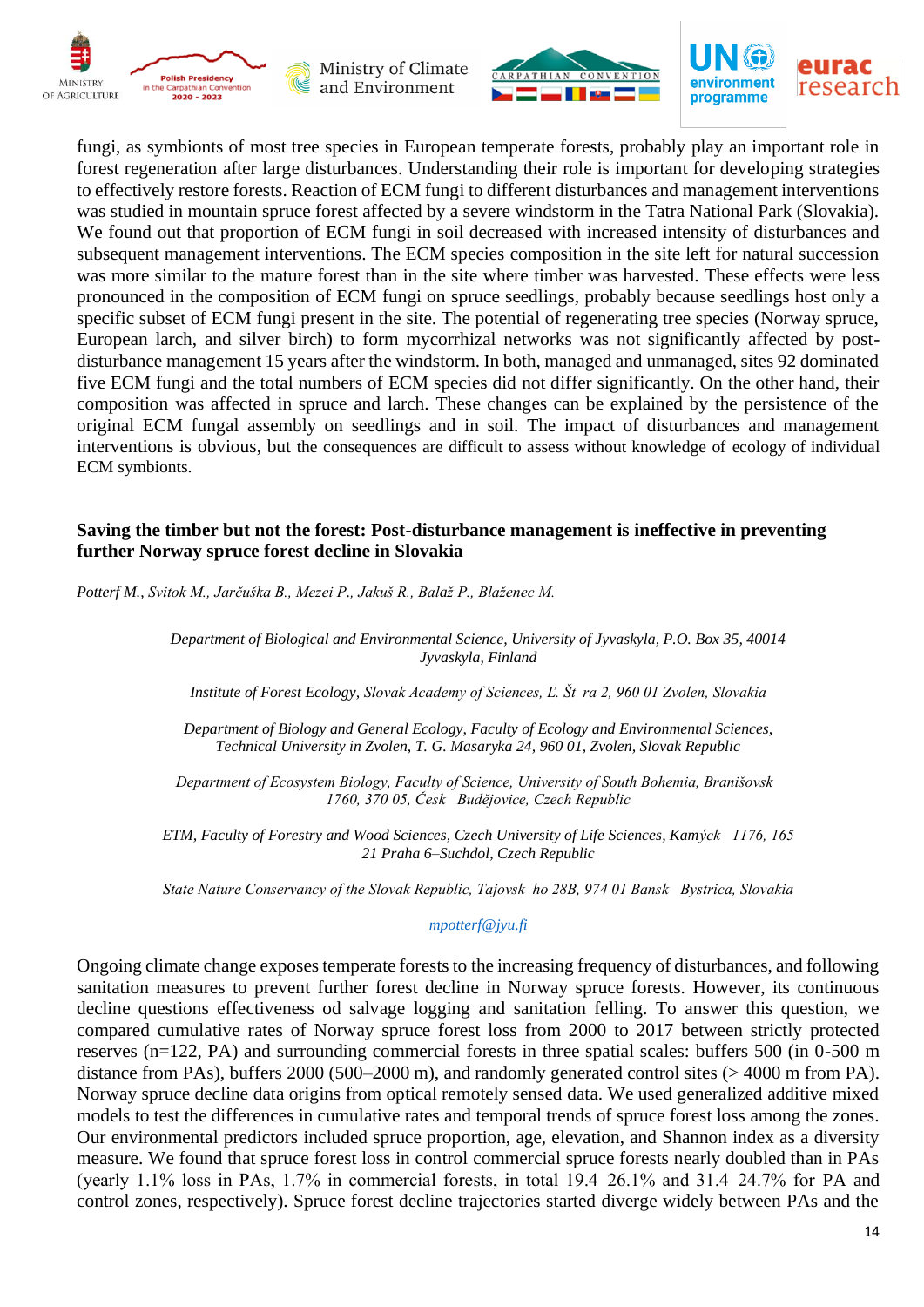





other zones after 2005. The highest forest loss was recorded in buffer 2000 (from 500 to 2000 m from PA) that likely suffered from combined human and natural disturbances. Significantly lower forest loss in PAs than in control commercial forests indicates that currently applied post-disturbance measures such as salvage logging and felling are not efficient to prevent forest canopy decline in years following the disturbance. Our results the need to reconsider current post-disturbance management, and instead of preventing singl erisk (e.g. avoidance of beetle outbreak), forest management needs to aim forest resilience.

## **Model-based potential natural vegetation projections accounting for climate change to assist decisions for forestry and grazing practices**

Somodi I., Bede-Fazekas ., Moln r Zs.

Centre for Ecological Research, Institute of Ecology and Botany, Alkotm ny u. 2-4., 2163 V cr t t, Hungary [somodi.imelda@okologia.mta.hu](mailto:somodi.imelda@okologia.mta.hu)

The potential natural vegetation (PNV) is a concept that represents the environment's capacity to foster certain vegetation types under the contemporary environmental conditions. Thanks to this, PNV, particularly if estimated by models, emerges as a tool to assess vegetation sustainability and vulnerability to climate change. The environmental parameters in model predictions can be set to represent future scenarios, to which PNV rules can be applied and thus differences from current state can be assessed.

The multiple PNV (MPNV) framework we introduced is particularly fit for climate change impact assessment. It handles PNV as a probability distribution of vegetation types per site accounting for uncertainties in modelling success as well as stochasticity of vegetation realization per sites. The utility of the MPNV framework will be demonstrated through the MPNV estimations for Hungary, which we carried out both regarding the current conditions and one future scenario with two regional climate models considered for the period of 2071–2100. Estimations are based on gradient boosting models of 47 habitat types. Hydrologic, edaphic, topographic and climatic parameters were used as predictors.

We investigated how MPNV can be applied for restoration optimization and in the assessment of the vulnerability of existing forest stands. MPNV was found to be a useful support in planning restoration under constraints when a single-outcome PNV estimation would not have served the complex contingencies of the project. The significance of considering MPNV in planning restoration or forestry is also demonstrated by the outcome of the vulnerability assessment. Vulnerability of the habitats were assessed using sensitivity and adaptive capacity estimations. It showed for Hungary that saline grasslands are the least and closed forests are the most vulnerable. Thus a shift towards open forests may serve sustainability especially in the lowlands.

**Soil biological activity changes as a result of windthrow in the Javorov Valley (the High Tatra Range)**

Wasak-Sęk K.1, Błońska E.2, Chmolowska D.3,4, Klimek B.5, Hreško J.6, Stolarczyk M.<sup>7</sup> 1) Institute of Geography and Spatial Organization, Polish Academy of Sciences, Św. Jana 22, 31-018 Krak w, Poland

2) University of Agriculture in Krakow, Faculty of Forestry, Department of Ecology and Silviculture, 29 Listopada 46, 31-425 Krak w, Poland

3) Institute of Systematics and Evolution of Animals, Polish Academy of Sciences, Sławkowska 17, 31-016, Krak w, Poland

4) Department of Ecology,Biogeochemistry and Environmental Protection,University of Wrocław, Kanonia 6/8, 50-328, Wrocław, Poland

5) Institute of Environmental Sciences, Faculty of Biology, Jagiellonian University, Gronostajowa 7, 30-387 Krak w, Poland

6) Department of Ecology and Environmental Sciences, Faculty of Natural Sciences, Constantine the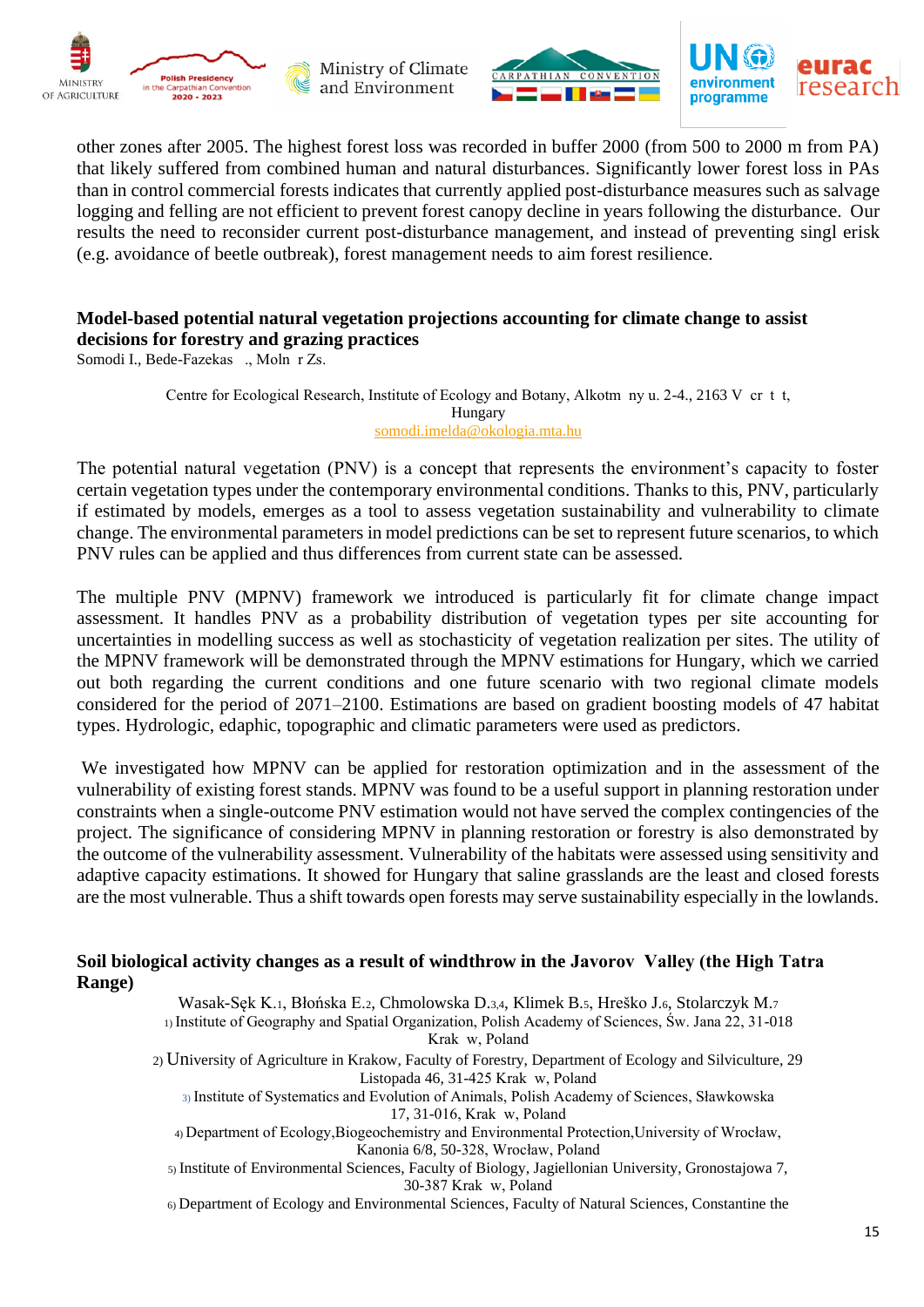





Philosopher University, Nitra, Trieda A. Hlinku 1, 949 74 Nitra, Słowacja  $\eta$  Institute of Geography and Spatial Management, Faculty of Geography and Geology, Jagiellonian University, Gronostajowa 7, 30-387 Krak w, Poland katarzyna.wasak@zg.pan.krakow.pl

Damage to forests caused by strong winds is a natural phenomenon shaping forest ecosystems in the Tatra Range, although the planting of spruce and climate change have contributed to the frequency of windthrow in the last few decades. Windthrow areas trigger changes in the entire ecosystem by affecting the circulation of chemical elements. The research focuses on the dynamics of the biological processes related to carbon and nitrogen cycle in windthrow soils. The research were carried out in the JavorovValley in the High Tatra Range, where windrows have occurred in 2016 and 2018, three years and a half year after the windfall events. Overall soil respiration, activity of soil enzymes responsible for decomposition of carbon substrates, the rate of nitrogen mineralization and the potential for nitrification in the windthrown and

forest soils were measured. The results showed greater differences between abovementioned soil features as a result of windthrow in organic (litter) horizons, than in humus horizons. In the soils of half-year old windthrow, a slight decrease of -D-celobiosidase and xylanase activity occured, but in three-years old windthrown the activity of the enzymes reached the rate occurred in forest soils ( -D-celobiosidase, xylanase) or exceeded it ( -glucosidase, N-acetylo-β-D-glucosaminidase). Both nitrogen mineralization and nitrification potential were higher in the soils of a 3-yearold windthrow relative to forest soil. Differences in biological activity in organic horizons occurred independently on small differences in soil chemistry, while in humus horizons they are correlated to soil chemical and physical properties. Thus, we presume that the most important reasons for change in soil microbial activity occurred in soil organic horizons are changes in soil temperature or temporary food deficiency in the rhizosphere. We expect that changes in physical and chemical soil properties need several years, but differences in soil biological processes may affect soil chemical properties in the future.

## **Postdisturbance development of vegetation in the high tatras**

Homolov , Z.

Research station of the State Forest of the Tatra National Park, Tatransk Lomnica 66, 059 60

Large scale windstorms disturbed forest ecosystem in the Tatra Mts. in 2004, and were followed by a severe fire in 2005. The main objective of long term postdisturbance development of vegetation study were determination of succession pathways unposition, where the directionder different management. The hypothesis of convergence in vegetation succession is based on the "climax" theory, according to which all successional series in an area with the same climate will eventually converge towards a unique final community. (Feldemeyer – Christe et al. 2011) in our case group of forest type Lariceto – Picetum, respectively allianceVaccinio- Piceion. A long-term study on the vegetation successional dynamics of the area was launched immediately after the 2005 event. The classical issue in succession is change in species com of change includes alternative pathways towards one or several equilibrium stages. The succession pattern of vegetation was quite different according management. Sussessional pathway of non-extracted plot (NEX) approaching extracted site (EXT) and after fire (FIR) since 2011ecological site conditions with different processing have been balanced since 2010. The highest diversity of species of herbs and plants is an area of fire. The species Rubus idaeus 33 became dominant at all research plots. The highest abundance we wegistred at NEX, where carbon source may be decayind stumps.

Feldmeyer-Christe E., Küchler M. & Wildi O. (2011) Patterns of early succession on bare peat in a Swiss mire after a bog burst. – Journal of Vegetation Science 22(5): 943-954.

## **Poster - Cost-benefit analysis of spruce monocultures conversion: evidence from the Ukrainian Carpathians**